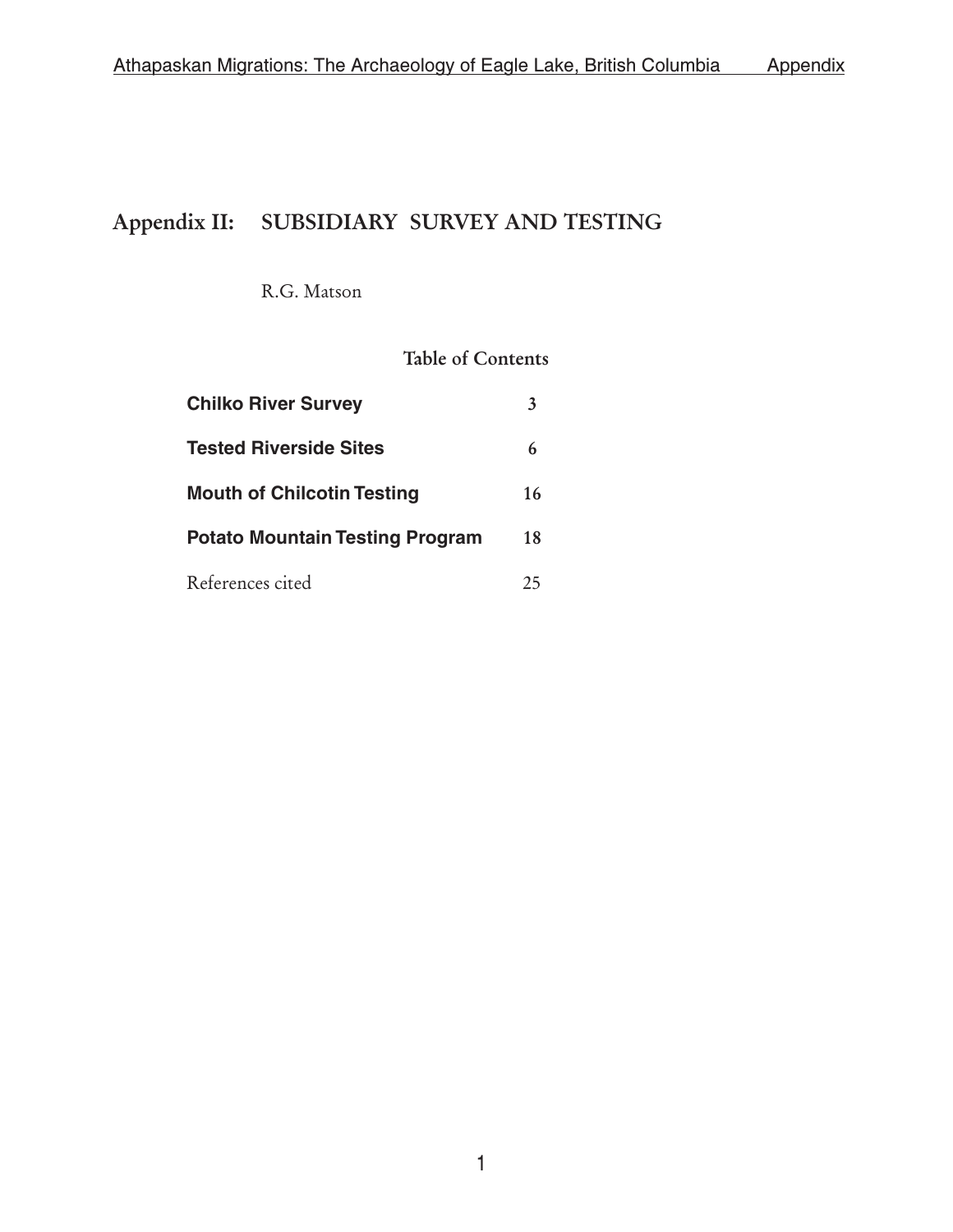## Figures

| Figure II-4. Location of CR 64 (EkSa 34), CR 73 (EkSa 35) and CR 92 (EkSa 33) - - 10               |
|----------------------------------------------------------------------------------------------------|
| Figure II-5. Map of Chilko River 92 (EkSa 33), the Brittany Creek site - - - - - - - - - - 12      |
|                                                                                                    |
|                                                                                                    |
| Figure II-8. Map of The Fishtrap Lake Site (84-27; EkSb 37) - - - - - - - - - - - - - - - - - - 15 |
|                                                                                                    |
|                                                                                                    |
|                                                                                                    |
|                                                                                                    |
|                                                                                                    |
|                                                                                                    |
|                                                                                                    |
|                                                                                                    |

## Tables

| Table II-2. Chilko River Excavation and Collection Artifact Summary - - - - - - - - - - 11 |  |
|--------------------------------------------------------------------------------------------|--|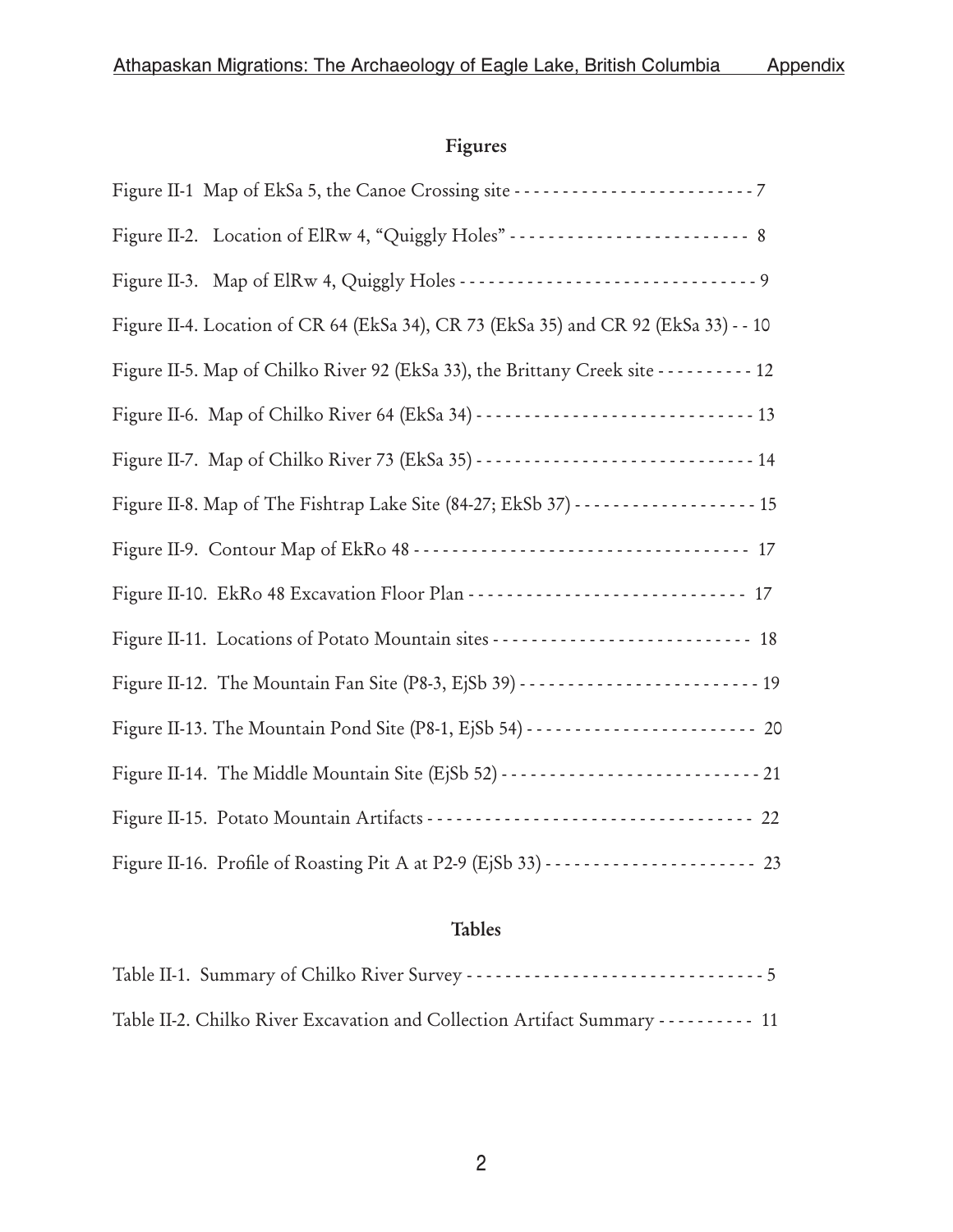#### Chilko River Survey

In addition to the quadrat survey at Eagle Lake, we also carried out a non-collection survey along the upper end of the Chilko River, mainly to locate sites that could contribute to resolving cultural history questions regarding the Pre-Plateau Pithouse Tradition, i.e., the period prior to 3000 B.P. Since there appears to be a concentration of sites along the rivers on the Plateau, we thought this would be the best area to survey to attempt to find a stratified non-house pit site with evidence indicating a separable early component. The absence of house pits was desired because the presence of house pits usually means that the deposits are highly disturbed (Wilmeth 1977).

The procedure we developed was to survey both sides of the river, focussing on the immediate river banks and lower, open terraces. We used the same cultural forms as on the quadrat survey and produced equivalent sketch maps, but usually did not do any collection. Our intensity of survey was also less than that on the quadrats, as measured by the distance between searcher. On the other hand, more attention was spent on sites that looked like they might have significant depth of deposit. Those sites that looked like they might have a significant depth of deposit were later tested.

The area surveyed was the Chilko River, from near its outlet to about 30 km downstream (northward). In addition to this, the area at Bidwell Creek, the "Quiggly holes" site, was also mapped and tested, about 25 km (15 miles) further downstream from the end of the continuous survey zone. We also extended the survey to the shores of Chilko Lake adjacent to the outlet, and actually began our survey there. In all 105 Chilko River sites were located, of which six had been previously recorded, several by the quadrat survey.

The distance from the river that was surveyed was variable, and often dependent on the landform and amount of ground coverage, with broad open terraces surveyed even if they extended some hundred meters away from the river. In an idiosyncratic survey carried out in 1997 (Klassen and Ridington 1998) that included some areas that we surveyed along the Chilko River, a housepit site (with 5 housepits) was discovered that we apparently had missed (EkSa 142). On inspection (Klassen and Ridington 1998:129-131) it turns out that we found an adjacent site (CR #9; EkSa 116) closer to the river and the housepit site (EkSa 142) actually began more than 100m from the river in a lodgepole and aspen forest. So this "error" appears to be more a limitation of the survey technique than an survey error since the site was not on an open area adjacent to the river.

As we will point out later, housepit sites are located up to 3 km away from the Chilko River according to our data – a finding Klassen and Ridington (1998:83 "two kilometres ") agrees with – so a riverside survey will miss those that are not adjacent. What this means is that there are clearly more housepit sites along the Chilko River than we located; those that we may have missed, and those further from the river than we searched, and EkSa 142 is an example of the latter. We will also report on another "near Chilko River" housepit site located by Klassen and Ridington (1998) in another context.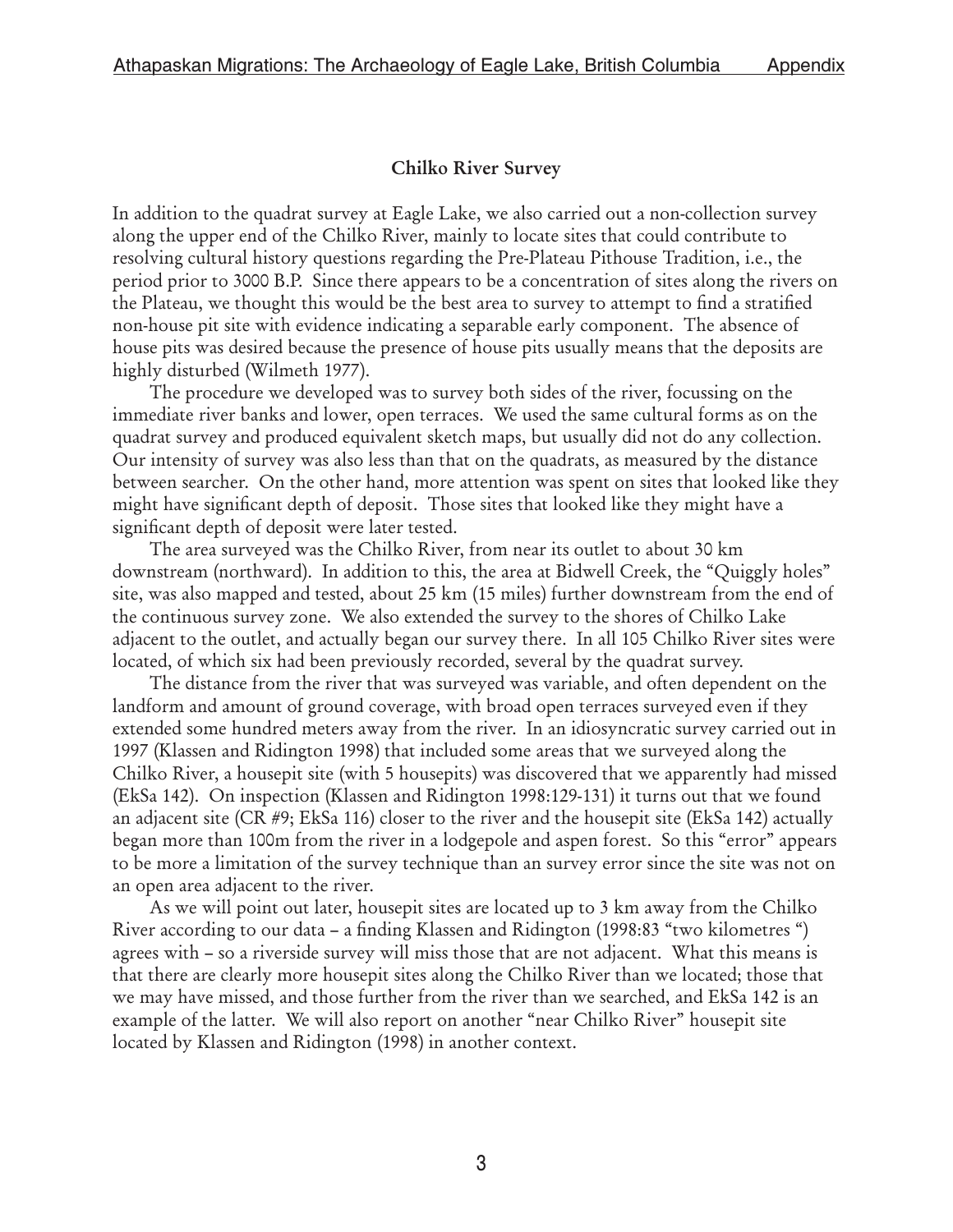### Chilko River Survey Results

The Chilko River survey was primarily intended to discover stratified sites with regional culture history significance with a minor goal of extending our knowledge of sites in the area. Some 105 sites were recorded from the outlet of Chilko Lake to 30 km downstream, on both banks of the river. What was sought was a stratified site that was not a housepit site, and so would not be disturbed prehistorically. In this relatively large number of sites no such reasonably good culture history site was found. This was disappointing, but not too important in the end for the major goals of the project.

A number of sites from the Chilko River Survey were tested and three charcoal samples were radiocarbon dated. Microblades were located at none of the sites in the Quadrat or Chilko River Survey and only two probable atlatl points found. One would have to estimate that we have little evidence of material older than 3000 B.P.

The Chilko River Survey is also valuable in terms of giving us a full picture of the nature of site distributions along the Chilko River, the environment with the highest density of sites in the area and verifies the general picture obtained from the quadrats. Because the riverside area was densely occupied prehistorically and because of the less detailed recording criteria and the lack of collecting, 103 separate sites (two sites were later joined with others after further analysis) were found in a relatively small time. As is seen in the accompanying table (Table II-1) most sites had pit features with over 340 cachepits reported and an average of about one and a half house pits per site. The survey also included over a dozen lithic scatter sites which were almost invariably found on low open terraces immediately adjacent to the river and often with historic fish camp remains similar to Quadrat 19 site 1. These are almost surely prehistoric salmon fishing camps.

The sites very neatly fit into the three categories listed, house pit, cachepit or riverside fishing sites. The ratio of cachepit to house pit sites appears to be about the same as found on the Quadrat survey, slightly more cachepit sites than house pit sites (18 to 16 in the 1979 quadrat survey, 50 to 37 in the Chilko River survey). Lithic scatters were proportionally more common on the quadrat survey.

The number of house pits per house pit site is more than twice as many on the river survey as on the Quadrat survey (means 4.0 to 1.9) as might be expected given the importance of salmon and the PPT pattern of multiple pithouses close to salmon streams which is the expected Pre-Athapaskan pattern in this area. It should be noted that the 37 house pit sites recorded in this 30 km stretch is a minimal estimate, given our concentration on open areas close to the river. In fact, Klassen and Ridington (1998) recorded three other house pit sites in the same stretch, albeit further from the river than we surveyed. Today 40 house pit sites are known in that 30 km and many more undoubtedly exist. We thus have an minimum estimate of 1.33 house pit sites per km of river and an minimum estimate of 5.3 house pits per km of river (4.0 x 1.33).

 The mean number of house pits per house pit site along the Chilko River (4.0) is very similar to that found in the MOC quadrat survey. Depending on how one treats the repeatedly sampled quadrat (either 41 or 44 MOC housepits) , and whether one uses the 50m or 100 m of no surface visible site criteria for definition of separate site ( 9 or 12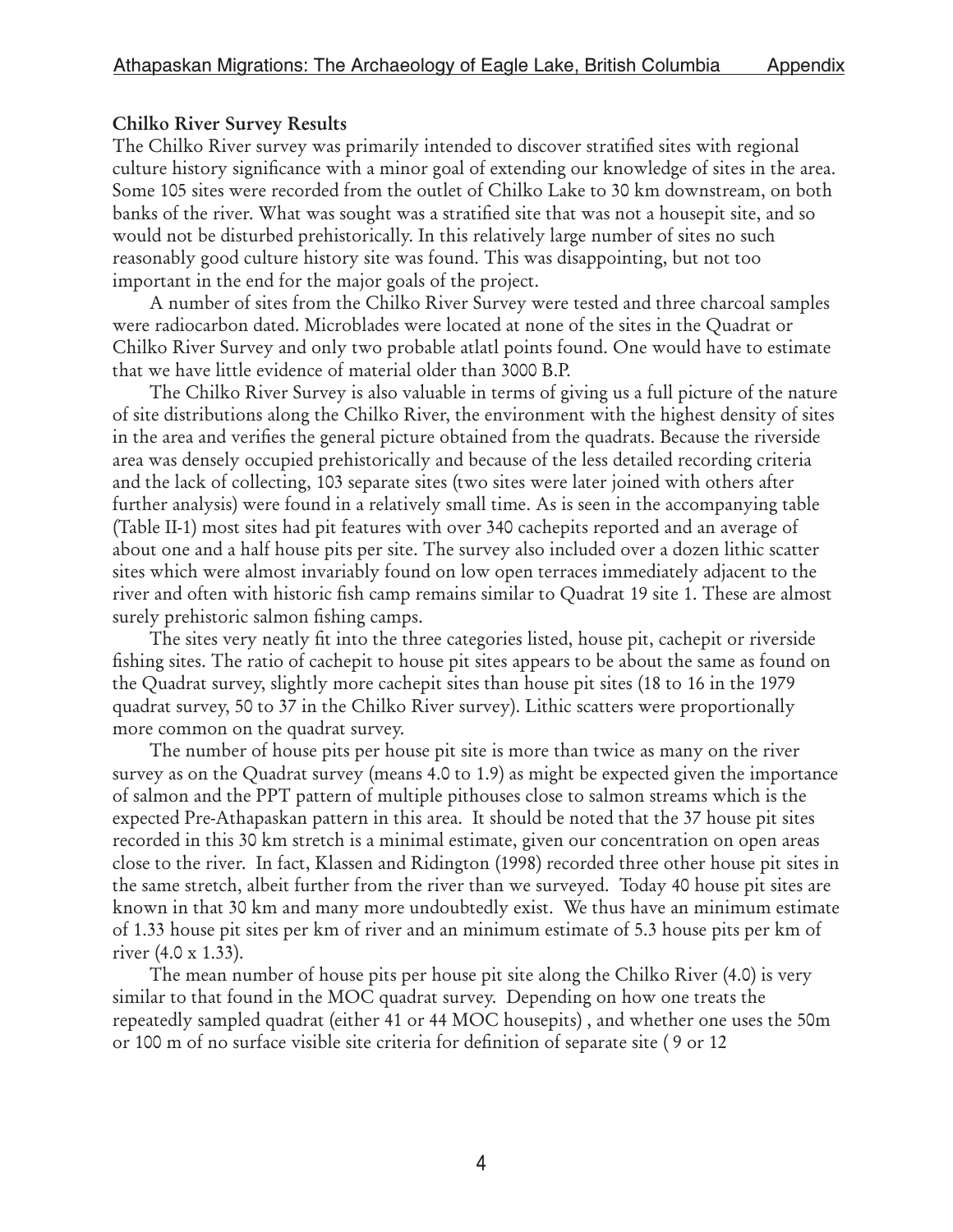| Total Number of Sites                   |                 | Number of House pits per House pit site: |                                          |  |  |  |
|-----------------------------------------|-----------------|------------------------------------------|------------------------------------------|--|--|--|
| <u>Type</u>                             | <u>No.</u>      | Mean                                     | 4.0                                      |  |  |  |
| House pit                               | 37              | Median                                   | 2.0                                      |  |  |  |
| Cachepit                                | 50              |                                          |                                          |  |  |  |
| Lithic scatter                          | 13              |                                          |                                          |  |  |  |
| Single Artifact                         | $\frac{3}{103}$ |                                          | Number of House pits per All Types site: |  |  |  |
|                                         |                 | Mean                                     | 1.44                                     |  |  |  |
| Number of Cachepits per Cachepit site:  |                 | Median                                   | 0.0                                      |  |  |  |
|                                         |                 | Interquartile 0-1                        |                                          |  |  |  |
| Mean                                    | 5.0             |                                          |                                          |  |  |  |
| Median                                  | 2.0             | Site Size, in Square meters:             |                                          |  |  |  |
| Number of Cachepits per All Types site: |                 | Mean                                     | 5023                                     |  |  |  |
|                                         |                 | Median                                   | 300                                      |  |  |  |
| Mean                                    | 3.4             | Interquartile 15-1700                    |                                          |  |  |  |
| Median                                  | $\overline{2}$  |                                          |                                          |  |  |  |
| Interquartile 1-3                       |                 |                                          |                                          |  |  |  |

Table II-1, Summary of Chilko River Survey

 MOC house pits sites) the mean number of house pits at MOC ranges from 3.4 to 4.9, a distribution which includes the Chilko River estimate. As far as we can tell, the size of house pit sites along the Chilko River and MOC are the same.

In contrast to the larger number of house pits per house pit site along the Chilko River than in the Quadrat survey, the mean number of cachepits per cachepit site is 5.0 along the river compared to the nearly identical 4.79 for the cache pit sites discovered during the 1979 Quadrat survey (and 3.8 for the combined 1979 and 1983 survey results). So, although the house pits occur in larger concentrations along the river, the cachepits occur in the same size groups.

If we compare these numbers with those found at MOC, we see more similarities then differences. A total of 99 cachepits on 21 cachepit sites were found in the MOC quadrat survey for a mean of 4.8, not significantly different from the Chilko River survey or the 1979 Eagle Lake Quadrat survey. At the MOC, however, we divided the cachepit sites into three locational variants, Ravine Cachepits sites (mean of 5.2 cachepits), Ecotone cachepit sites (mean of 2.8) and Riverside Cachepit sites (mean of 11.7). One might argue that it is the last class that should be compared with the Chilko River cachepit sites, but since only three such sites are found at the MOC (with 23, 3 and 9 cachepits), the apparent difference in size in not significant. So the reliable numbers are very similar between the three areas.

Some sites did not fit in with this three part classification. One was tested, Chilko River site 64, and will be discussed below. Another was a recently abandoned sweat lodge which not only fit informant descriptions (see section by L. Burnard-Hogarth in Chapter 2 of the main text) but also solved the mystery of small piles of river cobbles found in Quadrat Q19. In general the survey gave us an increased sample of some of the most common sites found in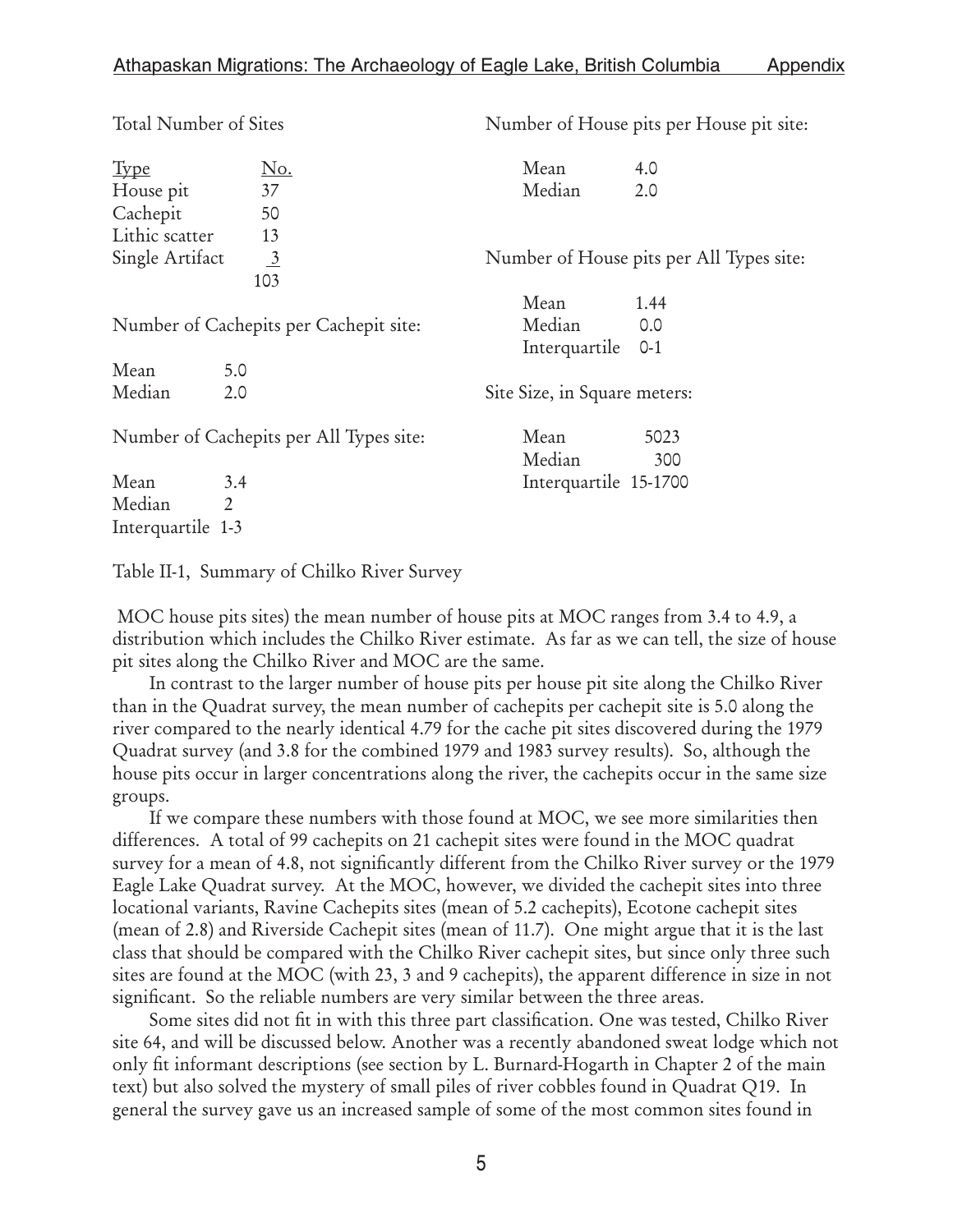the quadrat survey and verified the pattern found near Chilko River using the more intensive quadrat technique.

Specifically, we previously listed six site types expected for the PPT, three of which we expected to be relatively near the Chilko River, winter pithouse villages, riverside fishing sites, and near-river cachepit sites. These three site types include almost all of the sites found along the Chilko River. The relatively large numbers of house pits found close together near the river are expected only in the PPT settlement pattern, confirming its presence along the Chilko River. The numbers of both house pit and cachepit sites and the number of the pits present are close to that seen in the MOC survey, much closer than between the respective quadrat surveys. In both surveys the riverside fishing site are less common than the other two site types. These observations indicate that the area immediately adjacent to the Chilko River is the most appropriate to compare with, and the most similar to, the MOC Grassland Quadrats and indicate the strong presence of the PPT along the upper Chilko River.

 The other cache pit and riverside site types are associated with both the PPT and the expected Athapaskan settlement patterns. The large numbers of those two and the house pit site classes confirm the pattern based on the smaller numbers found during the quadrat survey, particularly the very small numbers of riverside fishing sites, as only two quadrats, Q 12 and Q 19 actually had riverside areas present. This site class is discussed in more detail below under EkSa 5, the Canoe Crossing site.

The extent of the Chilko River survey on either bank depended on the topography. The survey area in some cases included wide lower terraces extending as much as 500 meters and in other steep, almost canyon like areas, only extending to 50 meters. The drawbacks of this approach were discussed earlier in the methodology section when we reviewed Klassen and Ridington's (1998) overlapping survey. In spite of the relatively large number of sites we discovered none of these that we investigated further turned out to have clear potential to contribute to our knowledge of the Pre-PPT. Two places with multiple buried soil horizons were found but no archaeological material was found at either location.

Of these sites, the ones that appeared to be best suited for culture history work were tested. A total of six sites were tested and a very brief description of each follows below. With the benefit of both hindsight and 20 years more experience, the choice of sites for testing no longer appears optimal. In all cases 1 m x 1 m units were used in excavation. Further details of the testing are available in Matson et al. 1980.

#### Tested Riverside Sites

Some fourteen riverside lithic scatter sites were located during the Quadrat and the Chilko River surveys. They shared a number of characteristics (that is most of these sites, had most of these characteristics). These included (by definition) extensive lithic scatters along the Chilko River that are extensive in size and quantity relative to other sites found in the study area. These lithic scatters were located along low level, open, grass covered terraces. Although the absolute height of the terraces varied, these sites were always located on the lowest terrace available that is not currently being seasonally flooded. Very frequently, including EkSa 5, they were used in the 1980s by the Chilcotin as late summer fishing camps. They also very frequently had obvious fish resources adjacent; at EkSa 5, a spawning ground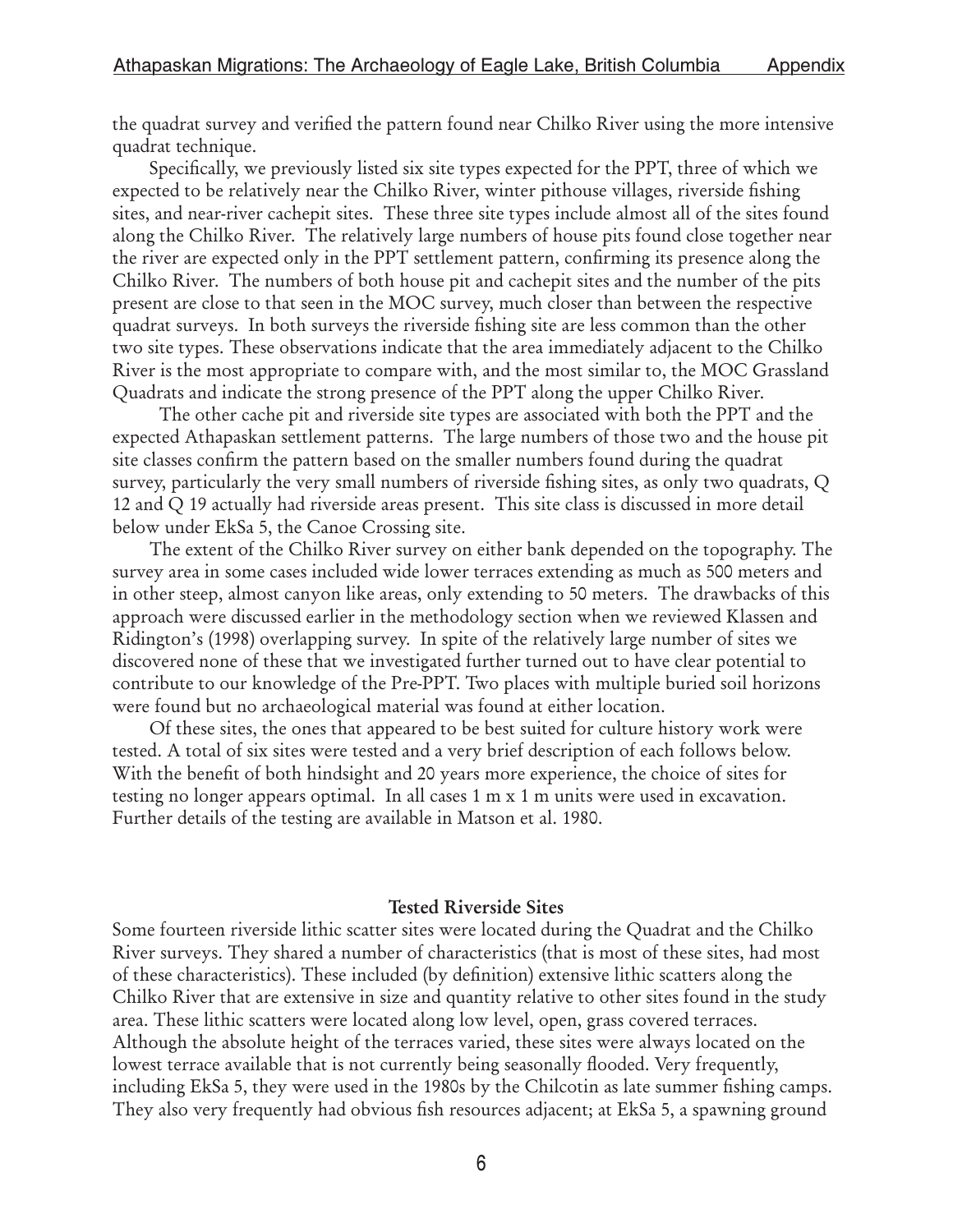for Chinook salmon existed immediately in front of the site, more typical would be some sort of constriction in the river. At three or four of these sites, house pits were found, but never in the lithic scatter, usually in timber and usually further from the river than the lithic scatters.

Along with these characteristics all four tested had very shallow cultural deposits. All these sites appear to be prehistoric salmon fishing sites. In view of their shallowness of deposits, their frequent use today as aboriginal fishing sites and as camping sites for others, this group of sites appears to have a troubled future.

#### EkSa 5; The Canoe Crossing Site, CR 2

This was the first site to be tested. Located at Canoe Crossing, a wide slow moving (relatively speaking that is) part of the river just four kilometres downstream from Chilko Lake, this site includes two adjacent concentrations of housepits, that included a total of 70 cultural depressions as well as a large lithic scatter located on a grass covered terrace next to the river (Figure 5, main text, and II-1). It was on this terrace that the four 1 x 1 m test units were placed.



Figure II-1. Map of EkSa 5, the Canoe Crossing site.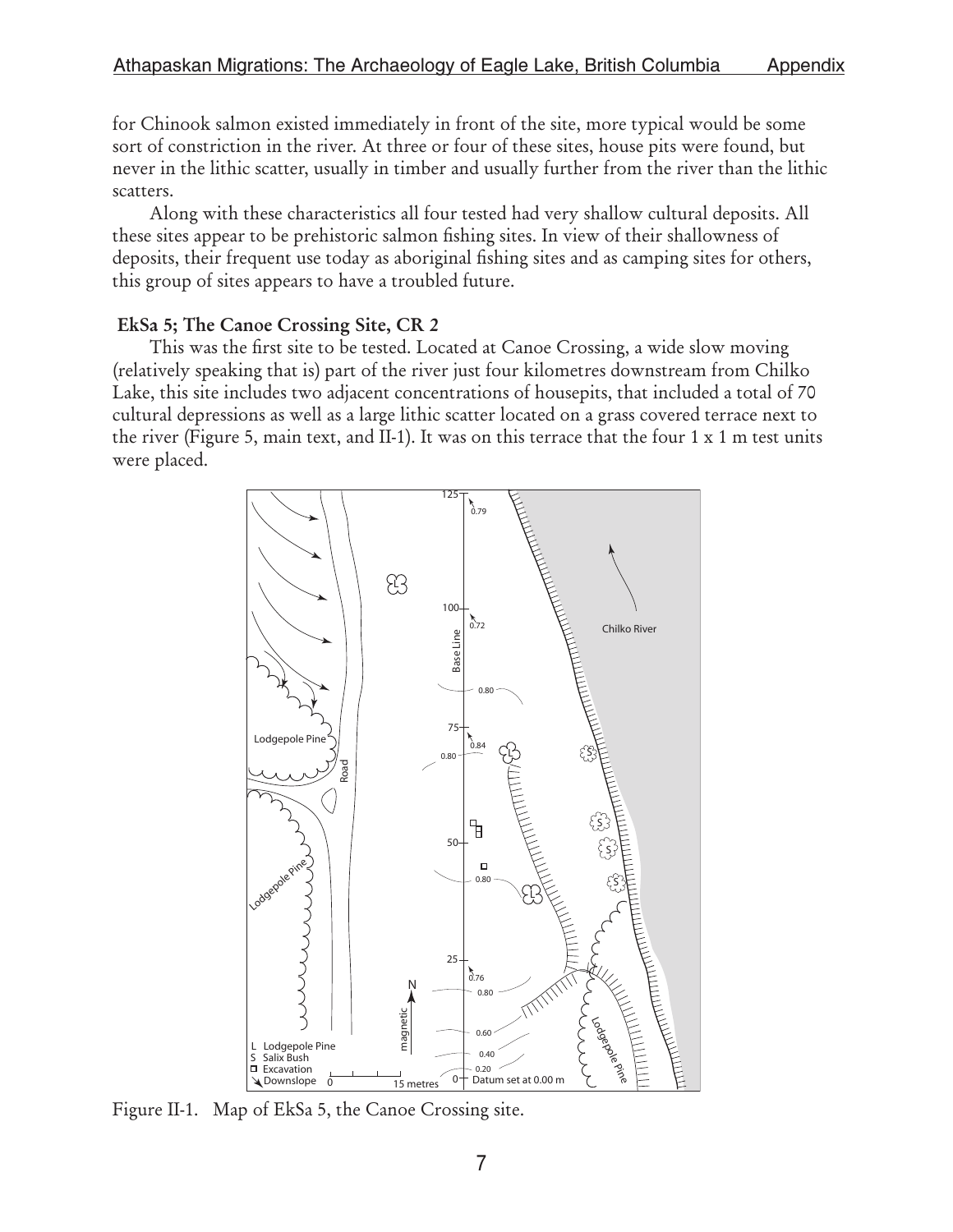Very little material was recovered from these units, which were excavated in 5 cm, levels to a maximum depth of 19 cm. Such artifactual material as was recovered (42 items) was found in the top most sandy soil layer, and none in the gravel layers underneath. The sandy layer was usually less than 10 cm deep.

In view of the size of the Canoe Crossing site, including many house pits in another portion of the site and of the size of the lithic scatter, which extends more than 200 by 60 meters, the shallowness of the deposit is disappointing. Unfortunately, shallow deposits appears to be the usual case for this type of site.

A total of 28 house pits and 42 cachepits were identified at this site. A total of 10 house pit depressions were over 10m or more in diameter, with three (E, F1, and I) having the largest diameters of 14 m indicating that this is likely a Lillooet site, although this would need to be confirmed by dating. It is not, however, as good as case the next site discussed. In any event, it is one of the largest PPT sites along the Chilko River.

#### ElRw 4 (Quiggly Holes; Bidwell Creek Site)

This site is much like that at Canoe Crossing, being the other very large site known in this area prior to our investigations. This site was actually to the north of our continuous survey area, and had a total of 169 pit features in the area we mapped (Figures II-2 and II-3). Lithic scatters existed in the terraces between the housepits and the river and on a large slump deposit between the river and terraces. A total of three 1 by 1 metre units were excavated, one on the lowest terrace and two on the "slump" next to the river. The material recovered



Figure II-2. Location of ElRw 4, "Quiggly Holes"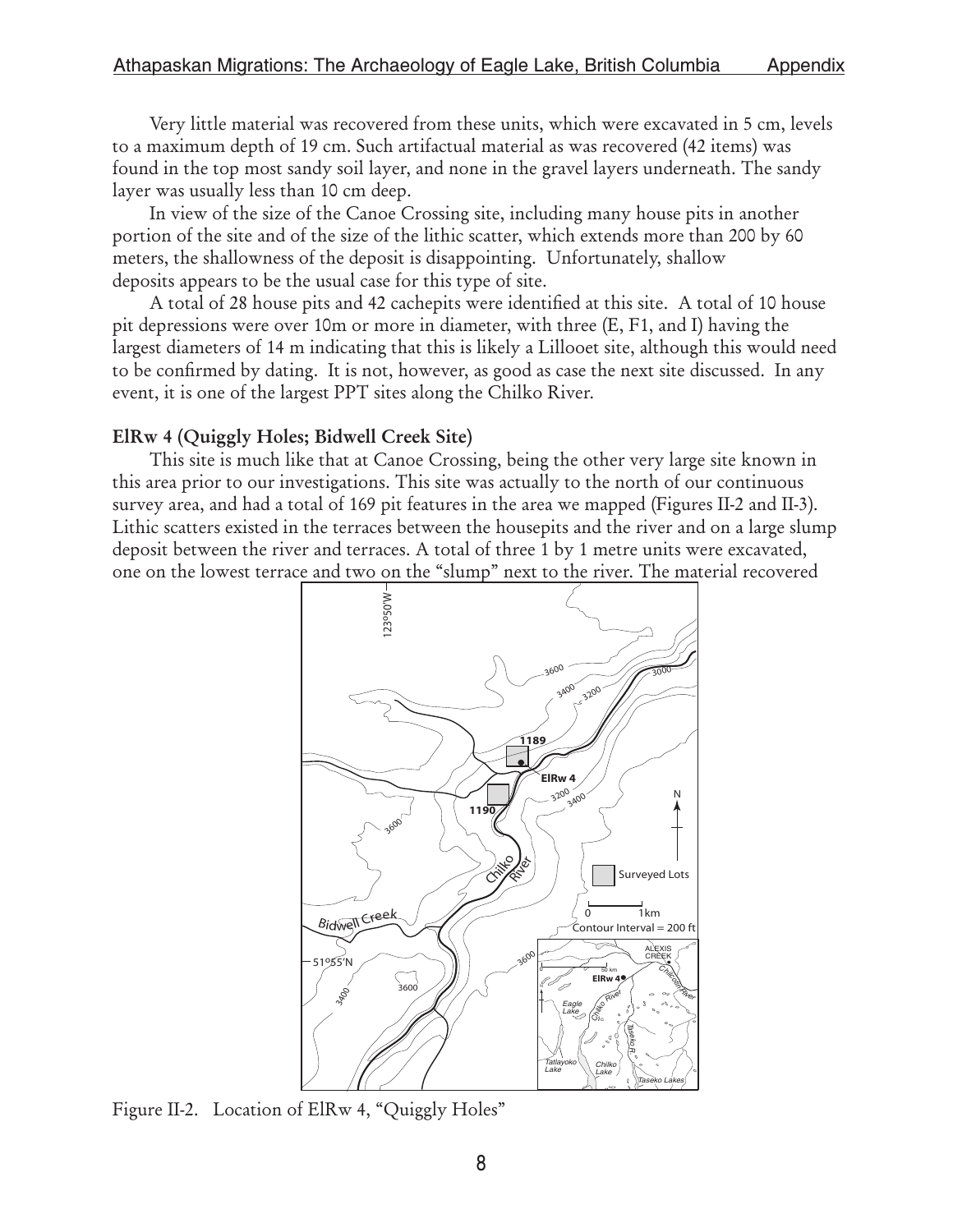

Figure II-3. Map of ElRw 4. Quiggly Holes.

was relatively evenly distributed among the three units, but with only a single excavation unit (No. 3) having cultural material to a depth of 20 cm. Several good looking radiocarbon samples were also collected from this unit, as well as a few pieces of bone. One of the radiocarbon samples was assayed (SFU 16) and gave a date of 280+/- 80 B.P.

This site then is similar in many ways to EkSa 5, consisting both of a large series of house pits including some of very large size (17m in diameter according to Klassen and Ridington 1998, three of 15m in diameter according to our 1979 records), and a riverside lithic scatter site. The actual number of house pits present is unclear, as there is a large number of 4-5m in diameter depressions that do not appear to be root roasting pits, but without testing it is unclear what function they have.

 Both Quiggly Holes and Canoe Crossing were used in the 1980s as fishing sites and have been historically. While these groups of large house pits ought to be Pre-Athapaskan and thus dates from them ought to pre-date the Chilcotin, the lithic scatter site locations, if not used today by Chilcotin, were until recently and one might expect were also used previously by non-Athapaskans. A date from the lithic scatter area can only be associated with one of the other cultural traditions by artifact associations, which are not present in sufficient numbers by the test excavations done.

The site of EIRw 4 is located at the downstream end of what the river rafters call the "white water mile" and a nice but small calm pool exists there. This pool is what is used today by the Chilcotin and poles and dry rock holding pens are found along the pool as well as fish drying camps located up on the terraces. In addition to the Quiggly Holes site itself, there are several other sites in the area, some of which were recorded by Klassen and Ridington (1998). The Quiggly Holes site, itself, a very large site, with the presence of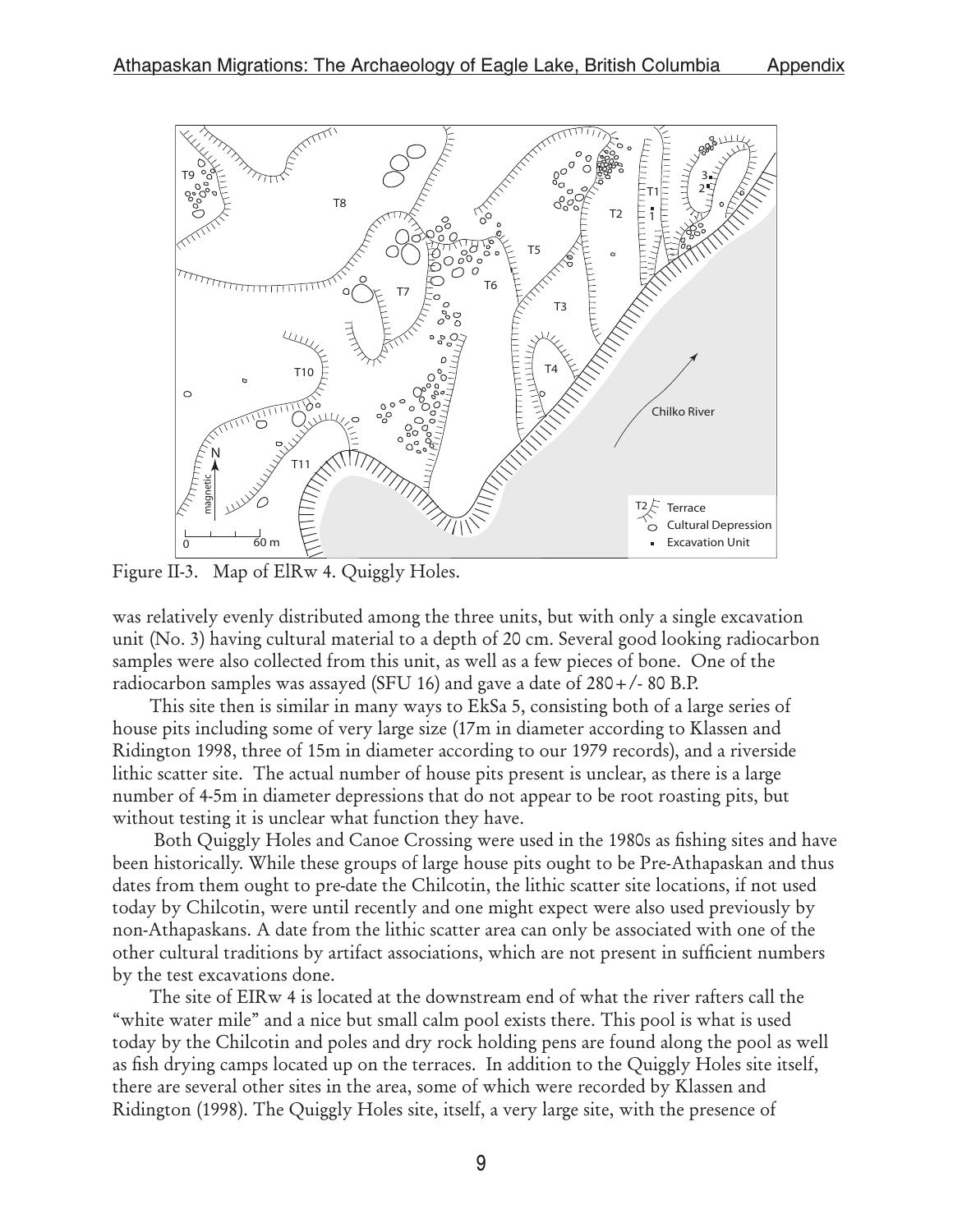enormous house pits, at least 15 meters in diameter, its good condition and dramatic setting make it ideal for an archaeological park. Its size would make any comprehensive archaeological investigation a task of overwhelming magnitude. It is both the largest and most impressive site in the area, and as such does have extra importance.

### Chilko River No. 92, EkSa 33, the Brittany Creek Site.

This site, near the mouth of Brittany Creek, is another riverside lithic scatter site. In 1979 about half of it was surface collected as well as two units excavated in natural layers to a maximum depth of 10 cm where sterile was found (Figures II 4, II-5 and Table II-2). In 1985 the rest of the site was collected (Alexander and Matson 1987). The collection and excavation were done to obtain comparable data with Quadrat 19 of the Quadrat survey, particularly for the lithic analysis as well as for possible culture history work.

 The material recovered (Table II-2) was not numerous, but a single charcoal sample was obtained as well as several small bone fragments. A date of  $860+80$  BP (SFU 14) was obtained from this sample. As one expects this site was located on a low grassy terrace, and the cultural material was all in the surface sandy material which lay on a sterile gravel layer. Although not located at an obvious fishing location, historic fish camps indicate that it has been used as one recently.

This site appears to be typical of riverside lithic scatter sites with abundant surface material but little depth. Of interest is the presence of a stemmed Kavik point found in the surface collection (See Ormerod, Appendix I). A multiple side notched point was also found on the surface, indicating presence of both projectile point traditions. The radiocarbon date indicates the presence of a Pre-Chilcotin occupation, as suggested for ElRw 4. It also confirms the probable mixed nature of the site and lack of substantial time depth.



Figure II-4. Location of CR 64 (EkSa 34), CR 73 (EkSa 35) and CR 92 (EkSa 33).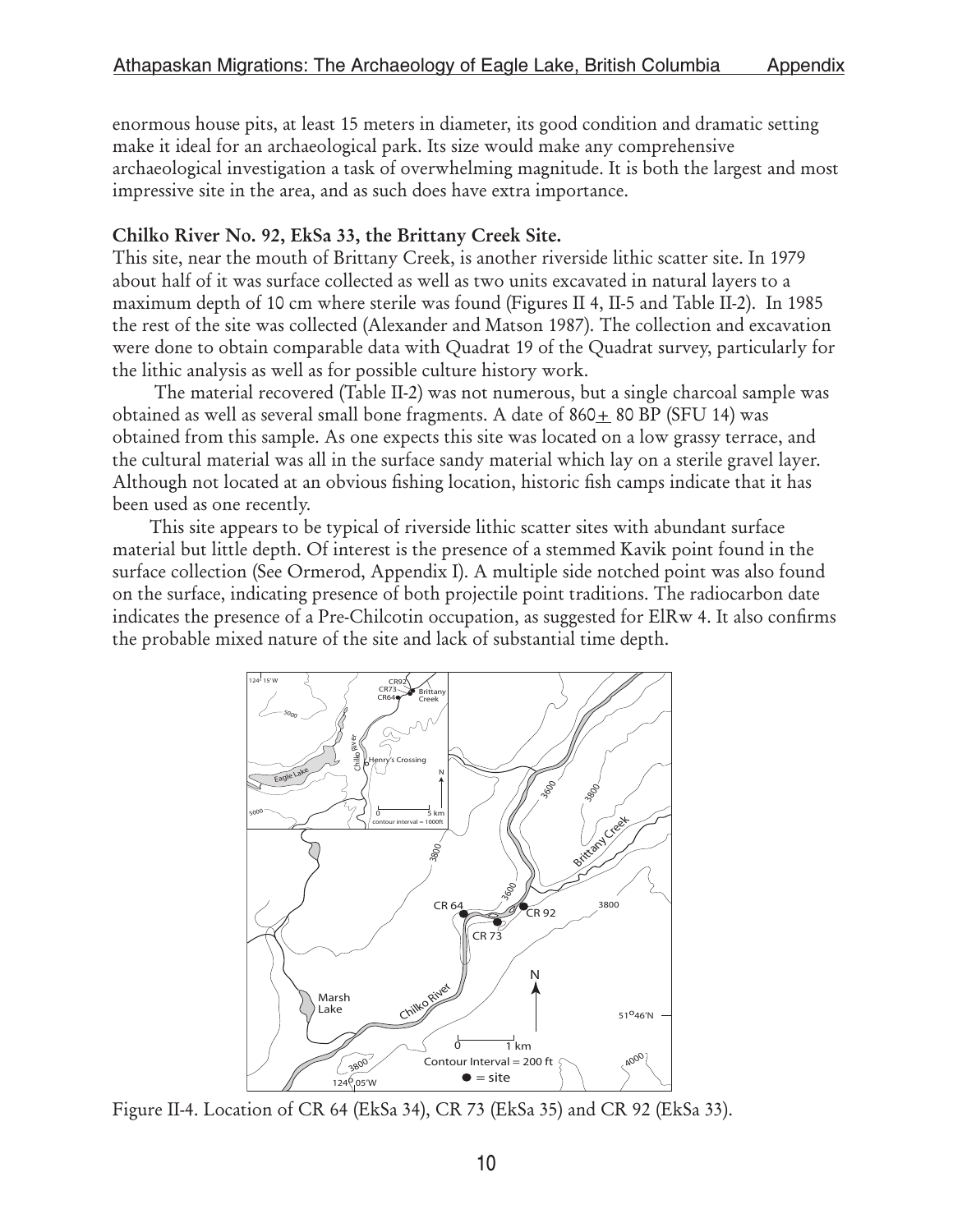|                                                   | Canoe        | Quiggly        |                | Brittany Ck.    |              |                 |                |
|---------------------------------------------------|--------------|----------------|----------------|-----------------|--------------|-----------------|----------------|
| Artifact                                          | Crossing     | Holes          |                | CR 92-EkSa 33   | Exca.        | EkSa 34 EkSa 35 |                |
| Class                                             |              | EkSa 5 ElRw 4  |                | Excav. S. Coll. | Q19-1        | CR 64           | CR 73          |
| <b>Bifaces</b>                                    | 0            | $\mathbf{1}$   | 0              | 17              | 0            | 0               | 0              |
| <b>Small Points</b>                               | $\circ$      | 5              | $\overline{2}$ | 12              | $\mathsf O$  | $\circ$         | $\overline{2}$ |
| Bifacially<br>Ret. Flakes                         |              |                |                |                 |              |                 |                |
|                                                   | $\circ$      | $\overline{7}$ | $\circ$        | 23              | 0            | $\mathbf{1}$    | $\mathbf{1}$   |
| Pieces Equ.                                       | $\mathsf{O}$ | $\mathbf{1}$   | $\mathsf O$    | 53              | 0            | 0               | 0              |
| Unifacial Ret.<br>Flks, Narrow Ang.               | 0            | $\overline{2}$ | $\circ$        | 19              | $\circ$      | $\circ$         | $\circ$        |
| Unifacial Ret.<br>Flakes, Stp. Ang.<br>Heavy Duty | 0            | $\mathbf{1}$   | 0              | $\mathfrak{Z}$  | $\circ$      | $\circ$         | 0              |
| Cutting/Scrap.                                    | 0            | $\circ$        | 0              | $\mathbf{1}$    | 0            | 0               | 0              |
| Cortex Spall Tool                                 | 0            | $\mathbf{1}$   | $\circ$        | 12              | $\circ$      | 0               | $\circ$        |
| <b>Utilized Flakes</b>                            | 0            | 8              | 0              | 15              | 0            | 10              | $\mathbf{1}$   |
| Misc. Tools, etc                                  | $\circ$      | $\mathbf{1}$   | $\circ$        | 19              | $\mathbf{1}$ | 0               | 16             |
| <b>Basalt Debitage</b>                            | 35           | 1023           | 242            | 1687*           | 35           | 43              | 39             |
| Obsidian Debitage                                 | 7            | 36             | 93             | 649*            | 12           | 0               | 21             |
| <b>Bipolar Debitage</b>                           | $\mathsf O$  | $\mathfrak{Z}$ | $\mathsf O$    | $16*$           | 0            | $\,1\,$         | $\circ$        |
| <b>Total Tools</b>                                | $\mathsf O$  | 27             | $\overline{2}$ | 174             | $\mathbf{1}$ | 11              | 20             |
| Total                                             | 42           | 1079           | 337            | 2526            | 48           | 55              | 80             |
|                                                   |              |                |                |                 |              |                 |                |

Miscellaneous Tools, Etc., includes 1 drill in ElRw4, 1 piece of ground slate in Q 19-1, 2 pieces of decorated slate, 5 quartzite flakes, 3 "waisted" stones, 2 incized bones frag., 2 polished pebbles, and 2 celt fragments in CR 73, see Table 35 (main text) for EkSa 33.

\* Figures from Table 33 (main text). Flakes less than 5mm in greatest dimension deleted for this set only.

Table II-2. Chilko River Excavation and Collection Artifact Summary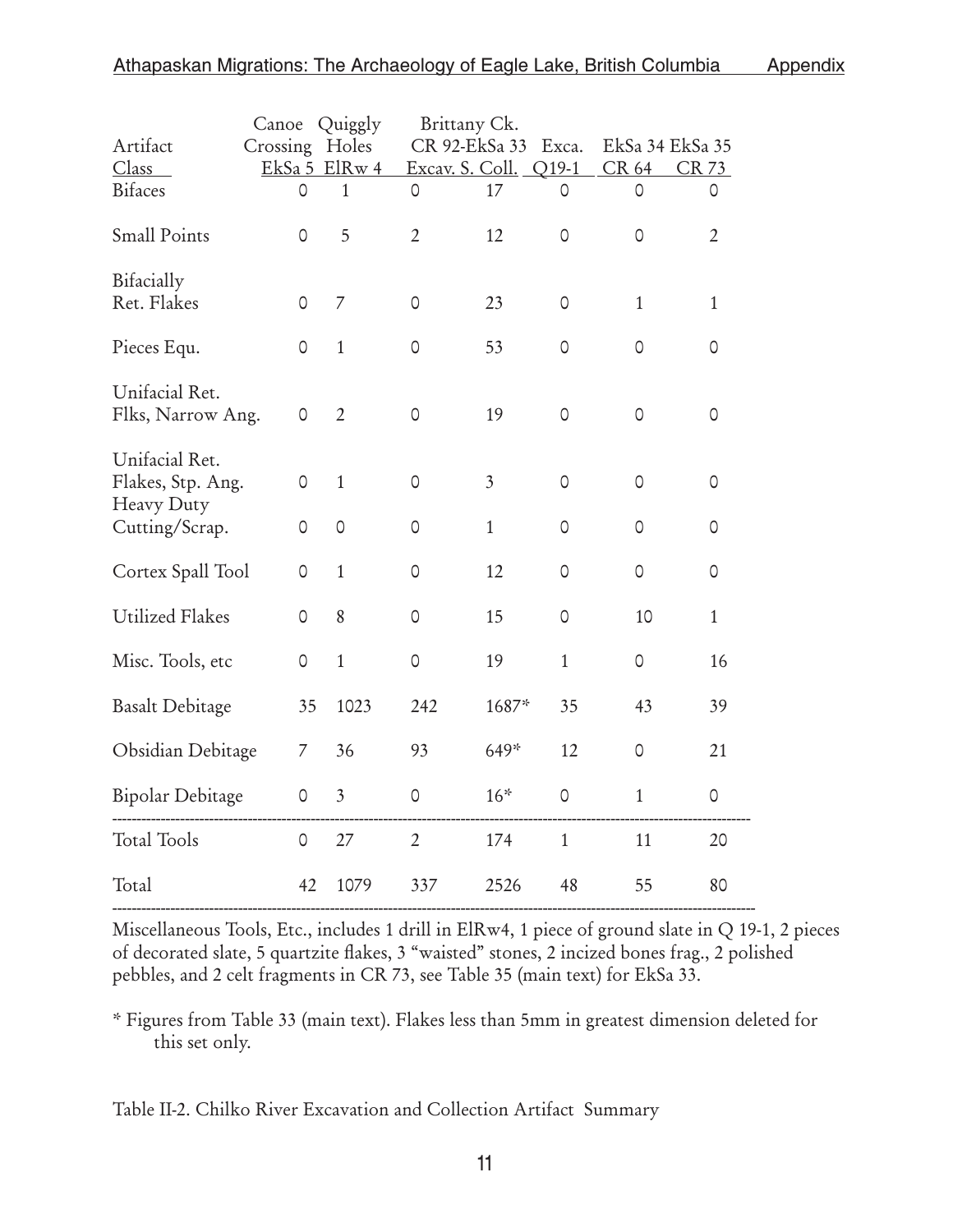

Figure II-5. Map of Chilko River 92 (EkSa 33), the Brittany Creek site.

## Quadrat 19, Site 1 (EkSa 27)

The archetype of the riverside lithic sites was also tested. This was the only site located on the quadrat survey which appeared to have any Pre-PPT culture history potential. In addition it was desired to try to obtain some dateable material from this site. Three units (Figure 23, main text) each 1 by 1 metre were excavated to sterile which was 10 cm with one exception, an ash feature which went to 25 cm. As seen in Table II-2, not much material was recovered, but 3 charcoal samples were recovered, as well as a few bone fragments. The best charcoal sample was sent off but when combusted turned out to be too small to date.

In general none of the riverside lithic scatter sites showed the culture history potential that we had hoped for, although other useful information was obtained. In addition to the riverside lithic scatter sites two other sites were also tested, each one in some way unique.

## Chilko River 64 (EkSa 34)

This site located north of Marsh Lake (Figure II-4) was immediately adjacent to the river on a small alluvial terrace in front of a basalt lava flow. Site 64 was partially cut by the road, but was noteworthy in that large mammal bones were present. Two 1 x 1 metre units were excavated (Figure II-6) yielding 44 pieces of debitage and two tools. Large mammal bone were present, however, to the extent of about 230 gms. These appear to be either elk or deer (most likely) bones, all well fragmented. In addition to the flakes and bone, abundant fire fractured rock was also recovered. In excavation unit 1 a concentration of fire fractured rock and bone was discovered in the south west corner.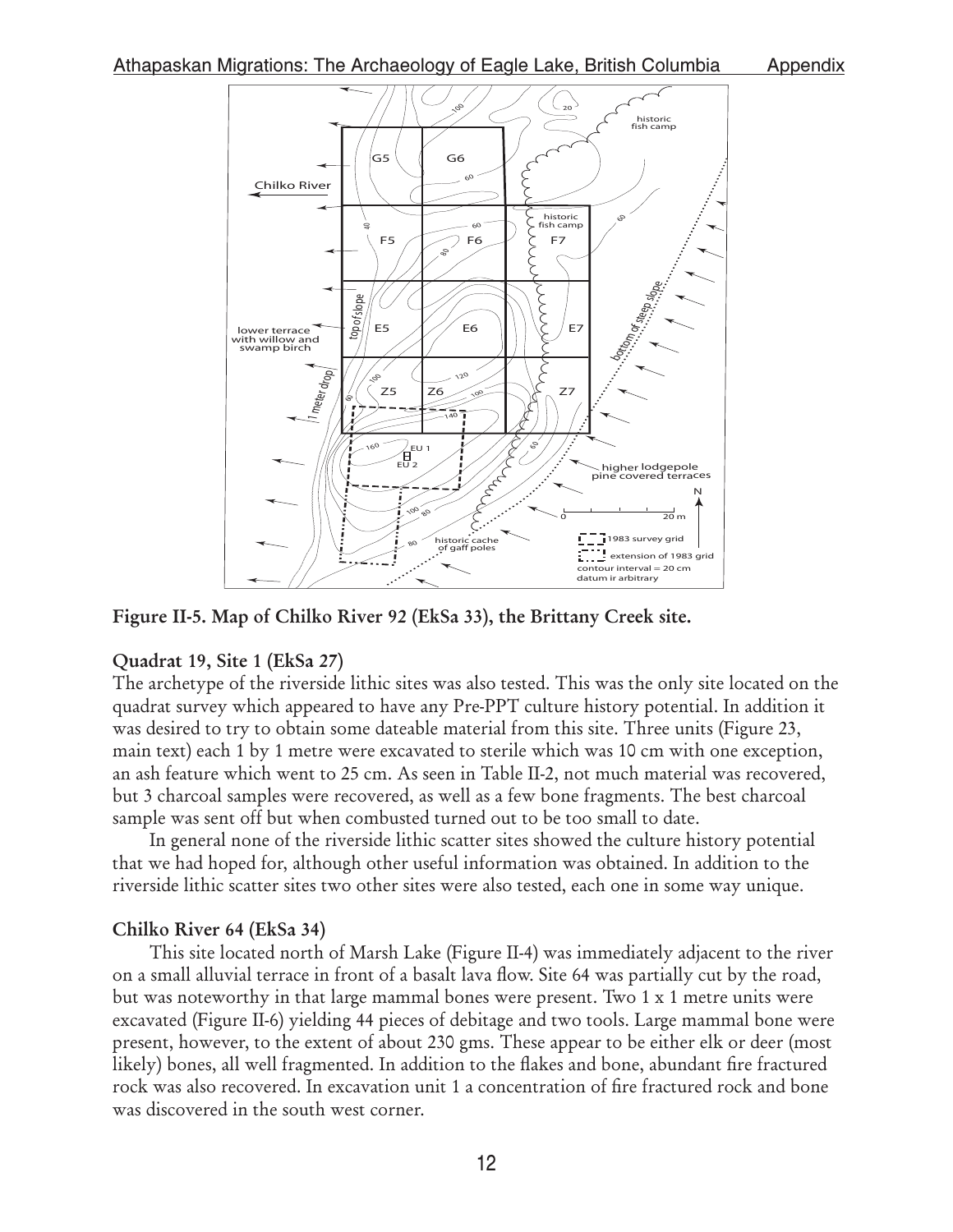

Figure II-6. Map of Chilko River 64 (EkSa 34).

In general the obvious interpretation of this site as a marrow processing site seems to be supported. Certainly this site is very different from any of the others excavated and a shallow deposit (maximum 17cm). Again the cultural deposit was in relatively fine alluvium on top of sterile gravels. (Although in this case more fines were found mixed with the gravel than at other sites).

## Chilko River 73 (EkSa 35)

While surveying the Chilko River, a house pit truncated by the river was found near Brittany Creek (Figure II-4). In the exposure several burned pieces of wood were noted. In view of the possibilities of dendrochronological dating and the dating of at least that house pit using radiocarbon we excavated four 1 by I metre units. This site was excavated using natural layers (Figure II-7).

The projectile points included one stemmed point (possible Kavik or Klokut point) and a triangular side point with an indented base. Both of these styles are found in Athapaskan sites but not in recent Salish sites (Magne and Matson, 1982,1987; Matson and Magne 2004; Chapter 5, main text). Besides lithic artifacts, abundant fish bone and some large bone was recovered. The main purpose of the excavation was amply fulfilled as no less than 17 samples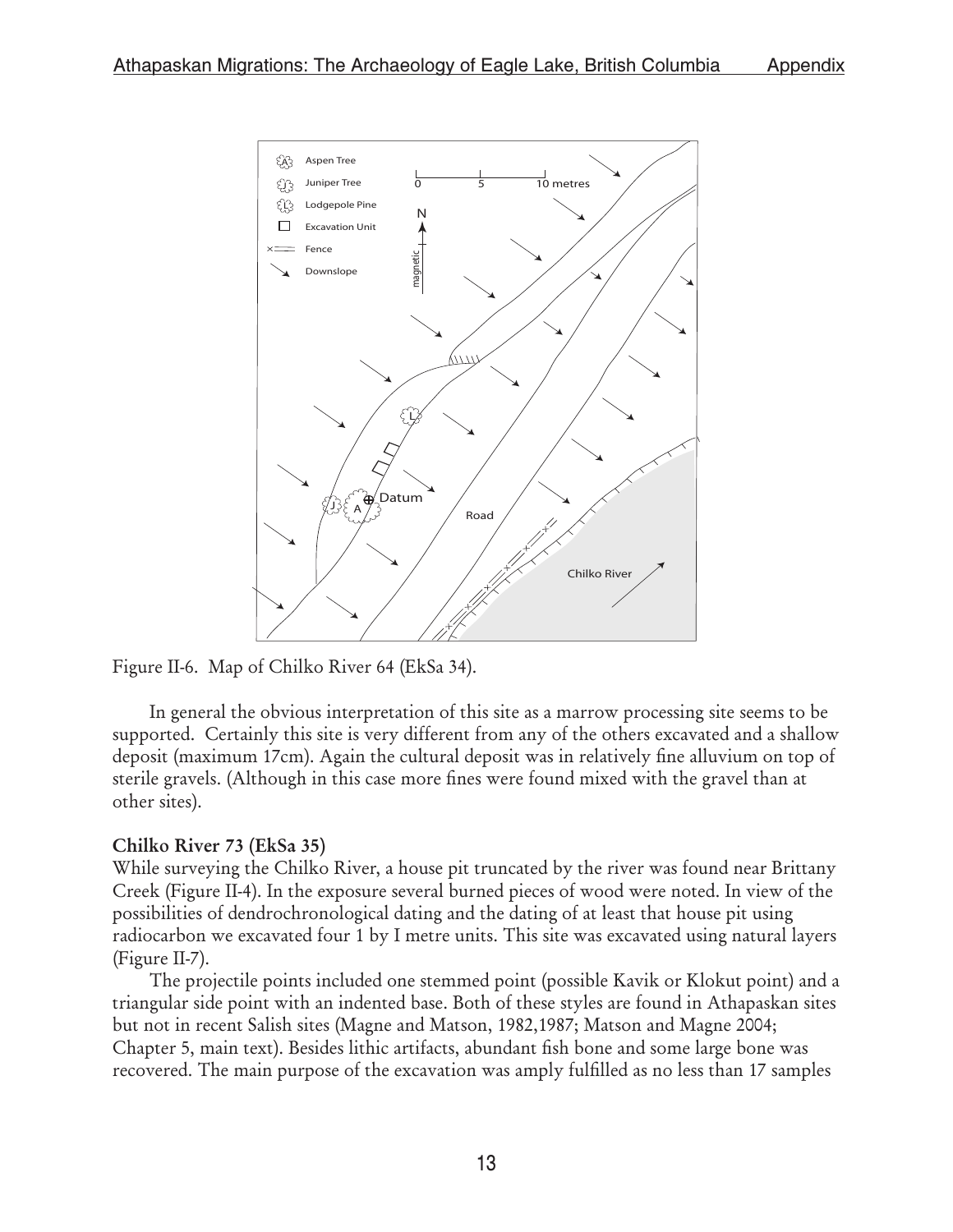

Figure II-7. Map of Chilko River 73 (EkSa 35).

of charcoal were recovered for possible radiocarbon dates as well as two possible dendrodate samples. In none of the four units was the cultural deposit very deep, with the units in the centre of the house pit hitting sterile (gravel again) within 10 cm, but with up to 25 cm of deposit seen near the rims.

One of the radiocarbon samples has been processed, giving a date of  $360+80$  BP (SFU 15), well within-the expected range of the Athapaskan migration, and likely within the range of living tree chronologies. Both of the large "dendrodate" samples were not datable. Although the sample from this site is very limited, the information we obtained in 1979 is in an agreement with what would be expected for a Chilcotin occupation. For this reason the site was re-excavated in 1985 (Alexander and Matson 1987), with two additional 2 one by one meter units but only three more lithics and several additional radiocarbon samples were added to those recovered in 1979.

## Fishtrap Lake site (EkSb 27, T 84-27)

The lithic scatter collected at the Fishtrap Lake site (EkSb 37 or 84-27) is located on a small knoll on the north shore of Fishtrap Lake (Figure II-8) near Quadrat G 20 (Q44) (Figure II-5). In 1985 we decided to collect this site which had been located and mapped during 1984 ethnoarchaeological investigations (Alexander et al. 1985). Down slope and to the southeast of the scatter are numerous other historic and prehistoric features which may be part of the same site. They include the remains of three cabins, an outhouse, a storage cellar, two corrals,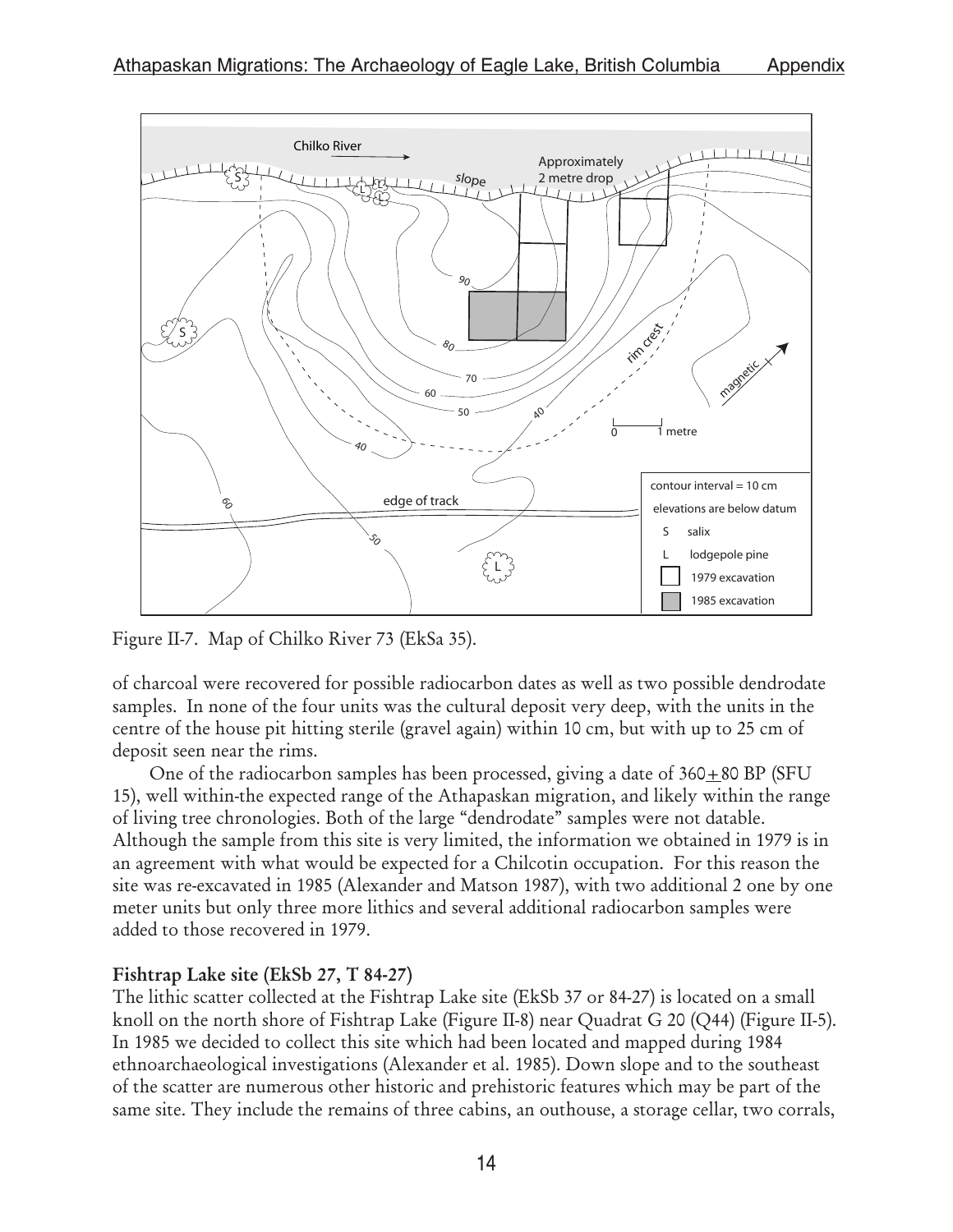three drying racks, numerous other historic structures and artifacts, and a second, smaller lithic scatter. Two roasting pits were located in the area of the lithic scatter (Figure II-8). Except for a few historic artifacts there is no evidence of historic activities in the area of the large lithic scatter.



Figure II-8. Map of The Fishtrap Lake Site (84-27; EkSb 37).

 There are three important resource locations near this site. To the south is an area typified by numerous small lakes and rugged terrain that has large, dense patches of balsamroot sunflower and was also used in the historic period for the hunting of deer and elk. Northwest of the site, in what is now a dry part of Eagle Lake, is a large historic weir which was used to catch spawning sucker (*Catostomus* sp.). Finally, to the east is another weir on the stream draining Fishtrap Lake which was used to catch spawning kokanee and the mouth of this stream is also the location that the mountain whitefish (Prosopium williamsoni) spawned.

A single 50 cm x 50 cm unit was excavated that revealed a 5 cm cultural layer underlain by sterile aeolian silt. Only 49 small flakes were found in the excavation. No charcoal for radiocarbon dating was recovered.

A total of 2075 catalogued items were recovered from the site, 29 of which were historic artifacts. The majority of the lithic collection (72.1%) were less than 1 cm in maximum dimension, much smaller than most other surface collections and only 28 were retouched tools. Of the 28 tools, bifaces (18) are more common than unifaces (10) including four Kamloop side-notched points or fragments.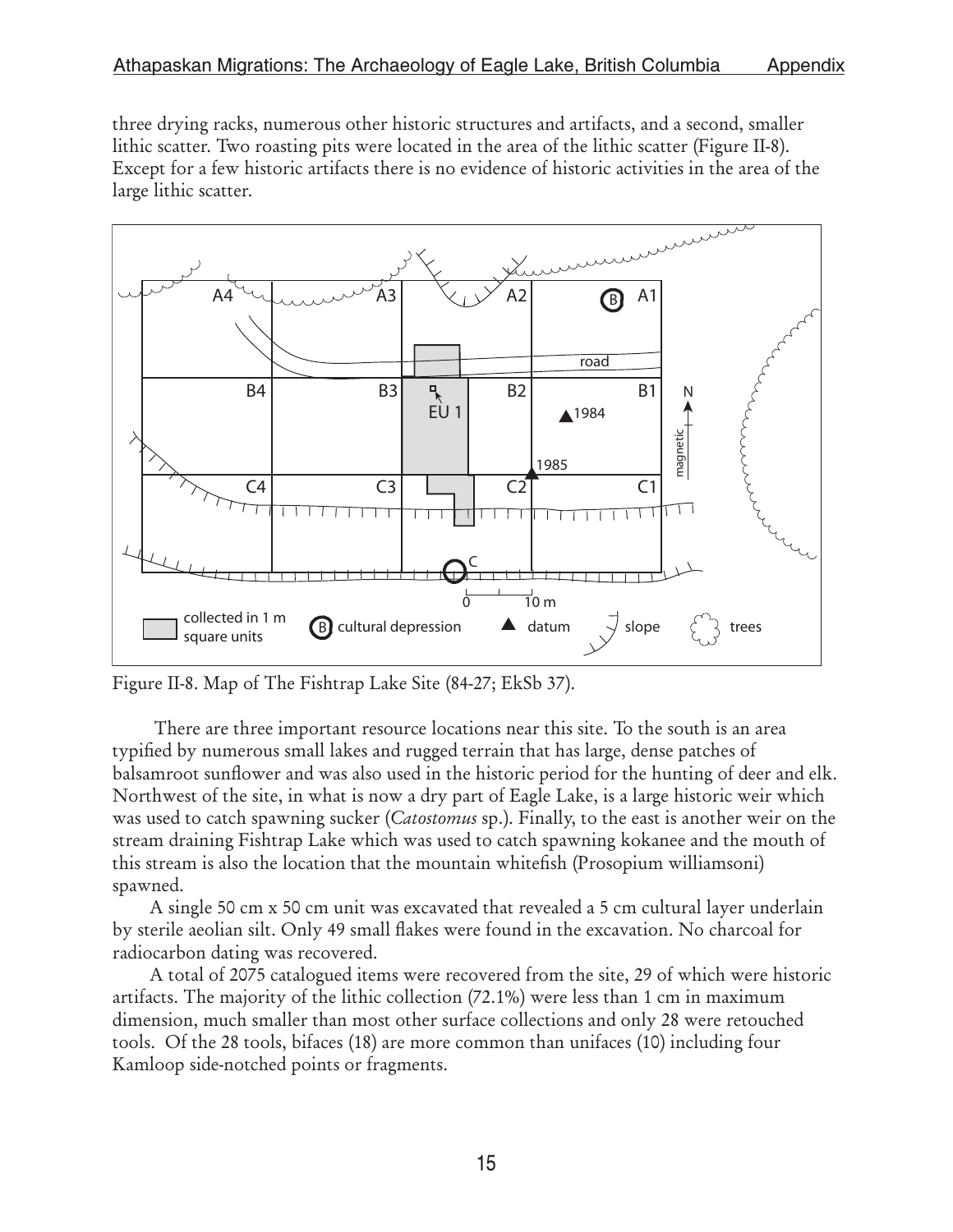#### Summary of Chilko River Testing Programme

Some generalizations can be made about these sites. In none was there any indication of a reasonably deep deposit as sterile was located in all units within 25 or 30 cm with 10 cm being the more usual situation. In none was there any indication of antiquity in that neither microblades nor atlatl points were recovered although 14 small points or fragments were, The only evidence of "stratification" was seen at ElRw 4 where groups of different size housepits suggested progressive occupation of the area. In addition to ElRw 4 and EkSa 5, EjSa 11 (aka CR # 1) actually at the outlet of Chilko Lake is a likely member of the Lillooet Phenomenon. In 1979 we found 18 housepits there with the largest diameter (rim crest) of 14 m, with likely others destroyed by development of a road and an air strip. Ridington and Klassen (Ridington and Klassen 1998; Klassen 2002) report on mitigations efforts after the site was further damaged by the Department of Fisheries and Ocean, who have buildings on the site, and who apparently destroyed surface evidence, at least, of five cultural depressions and damaged others (1998:ii). This site is also a likely Lillooet member. Although the original mitigation effort did not include radiocarbon dating, Ridington and Klassen (1998; Appendix C:237,238) report on two projectile point that are pre-Kamloops, Plateau Horizon, the time of most of the Lillooet phenomenon, supporting such an interpretation. Klassen (2002) reports on later testing and two dates of approximately 2000 BP that are discussed in the dating section.

In short none of the sites tested during the Chilko River survey was suitable for further work for the purposes of discovering more about the period prior to the PPT in this area. This does not seem to be a problem with respect to the main goals of the project as old appearing material was absent on this quadrat survey as well. It looks as if the vast majority of the material falls within the last 2000 years, the period of interest. The Pre-PPT culture history problems are important, but the Eagle Lake project will not make much of a contribution toward them.

#### Mouth of Chilcotin Testing

In addition to the survey, four minor excavations were carried out in 1974. First, a previously known and collected site (by the O.F.Y. project, Mohs 1973) EkRo 48, had a small housepit tested with five 1 x 1m units (Figures II-9 and 11; Figure 20 main text) revealing a well-preserved floor, with a number of artifacts on it. Two charcoal samples were dated; 870+/- 80 B.P. (GaK 5326) and 1450+/-75 B.P. (GaK 5327), with the latter on the floor. Since two Kamloops side-notched points (Appendix V; Table 3) were found during this excavation, the first date is more apt to be valid for the last occupation of this house. The older date indicates an occupation in the Plateau Horizon (Richards and Rousseau 1987), an occupation that is confirmed by the presence of large barbed points found in MOC collections, including one from EkRo 48 (Matson et al. 1984:169), which are markers of this Horizon.

Two similar units were also placed in a housepit on site EkRo 31 (Quadrat 4-1), but no clear floor was present, and one unit appeared to be highly disturbed, although abundant archaeological material was present (Appendix V:Table 3). The presence of five Kamloops side-notched arrow points, though, indicates occupation in the last 1200 years. The combination of these two minor excavations supports the surface collection indications that the PPT occupation is concentrated in, or at least continues strongly into, the Kamloops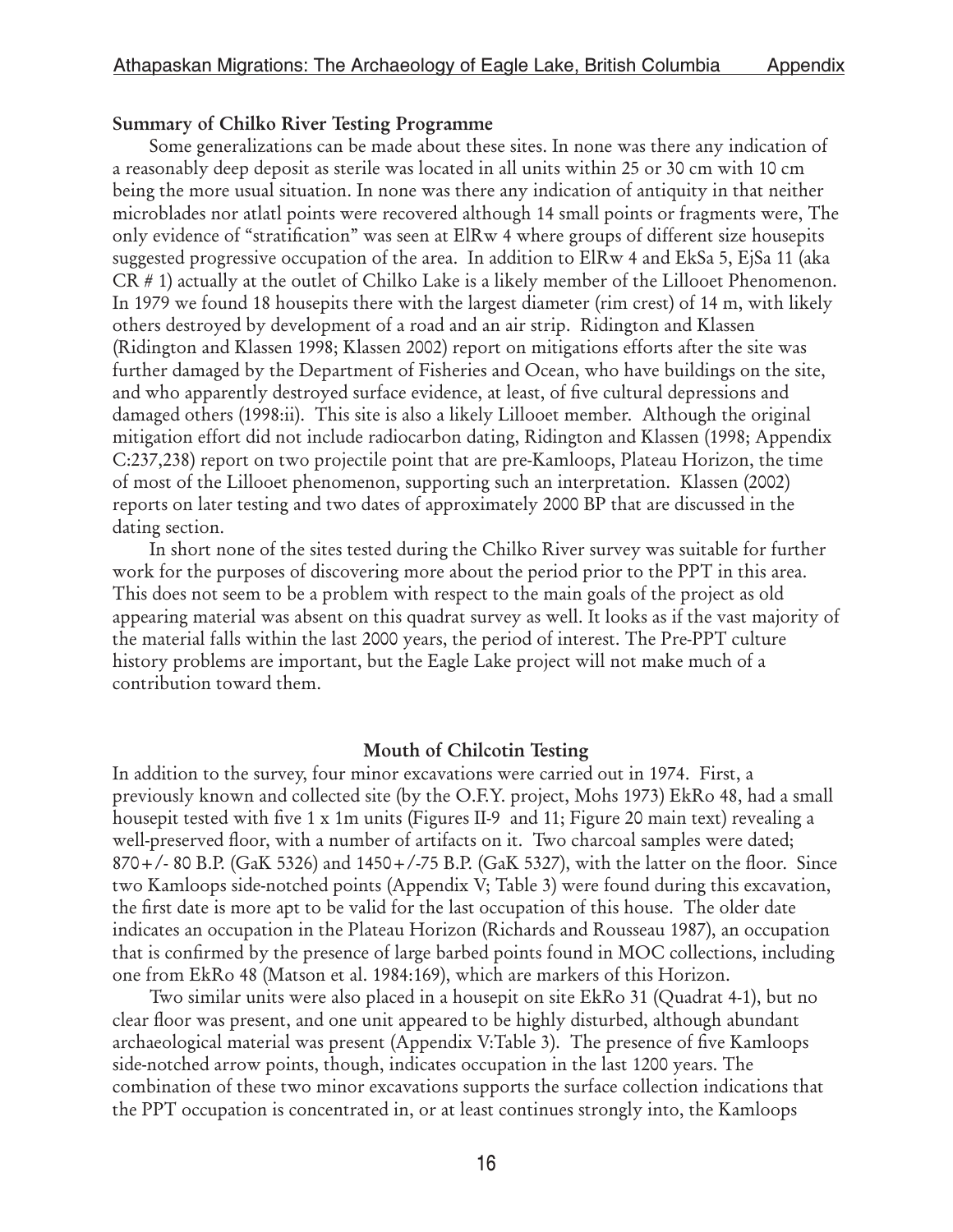

Figure II-9. Contour Map of EkRo 48. (This is repeated in the main text as Figure 20)



Figure II-10. EkRo 48 Excavation Floor Plan.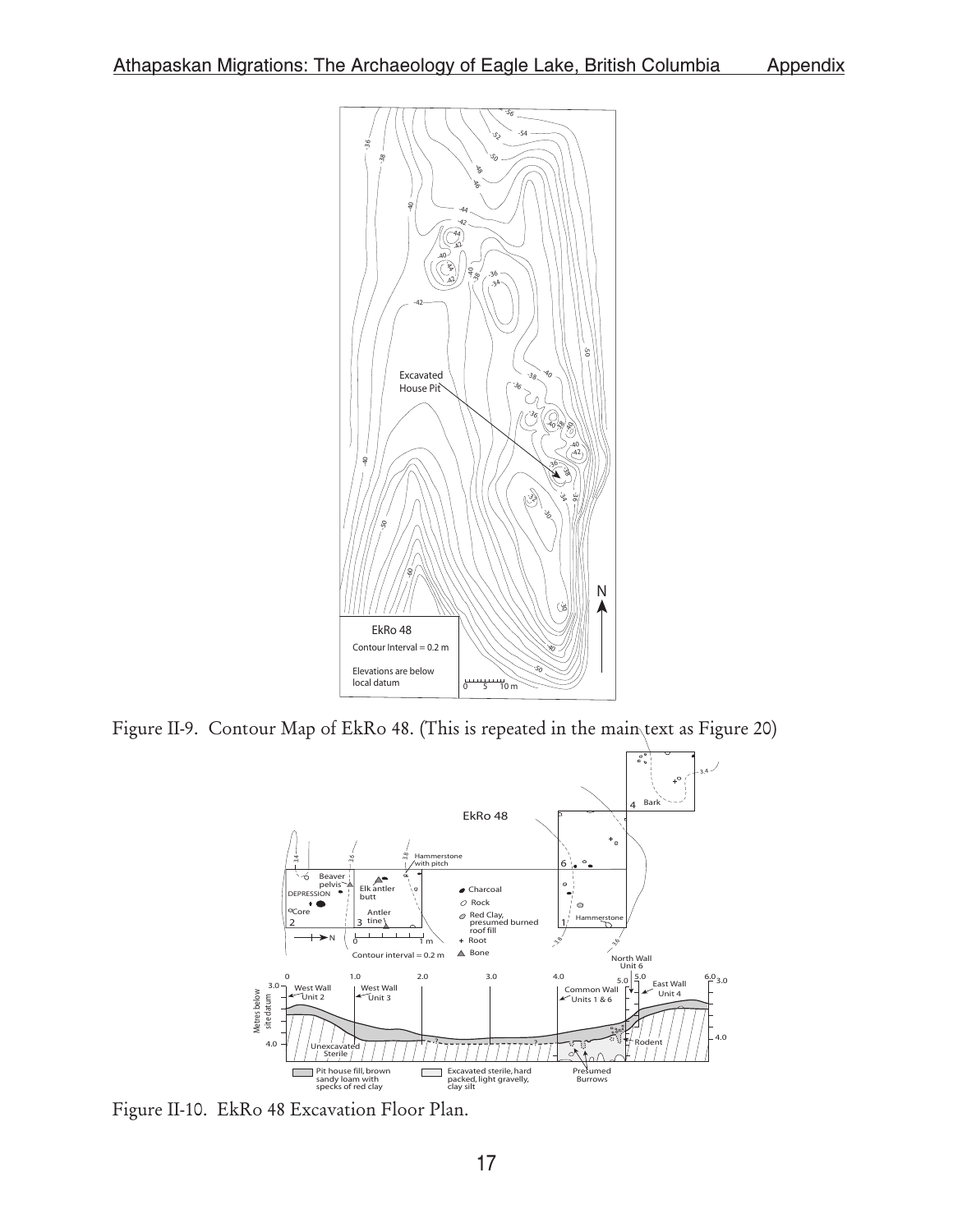culture.

Three 1 meter units were also excavated into site EkRo 18, a site of very large and deep housepits (Figure 21, main text). This is believed to be part of the "Lillooet" Phenomenon, explored by Stryd (1974; Stryd and Lawhead 1978) and Hayden (2000, 2001) in the Lillooet area. This complex in the Lillooet are is very large sites of very large and deep housepits dating between 900 and 1500 years ago (Hayden and Ryder 1991; Lenert 2001) . Some sites, even in the Lillooet area, have modest numbers of these very large pithouses (the Bell site in Stryd and Lawhead 1978). EkRo 18 stands out in the MOC as having uniquely large and deep housepits, and we wished to discover if it dated to the same time as similar sites in the Lillooet area. We also had hopes that we may be able to get a dendrochronological cross date with material from Lillooet. Only a modest amount of material was recovered (Appendix V: Table 3), but a radiocarbon date of  $1290+80$  BP (GaK 5325) did confirm the same time frame. Wood that may be dateable through dendrochronological techniques was also obtained. In the end it was judged that EkRo 18 was the local variant of the Lillooet phenomena.

#### Potato Mountain Testing Program

The Mountain Fan site (EjSb 39), on a small remnant of a fan at the base of Middle Mountain (Figure II-11), not only had the densest lithic scatter, but also had a number of culture components, and was the only deposit of depth discovered. Some parts of the site (Figure II-12) have no vegetation or soil over the alluvial gravels while, on other areas of the site, grasses, kinnikinnik and small shrubs cover aeolian deposits of more than 40 cm in depth. Lingfield Creek is currently ca. 5 m below the site.



Figure II-11. Locations of Potato Mountain sites.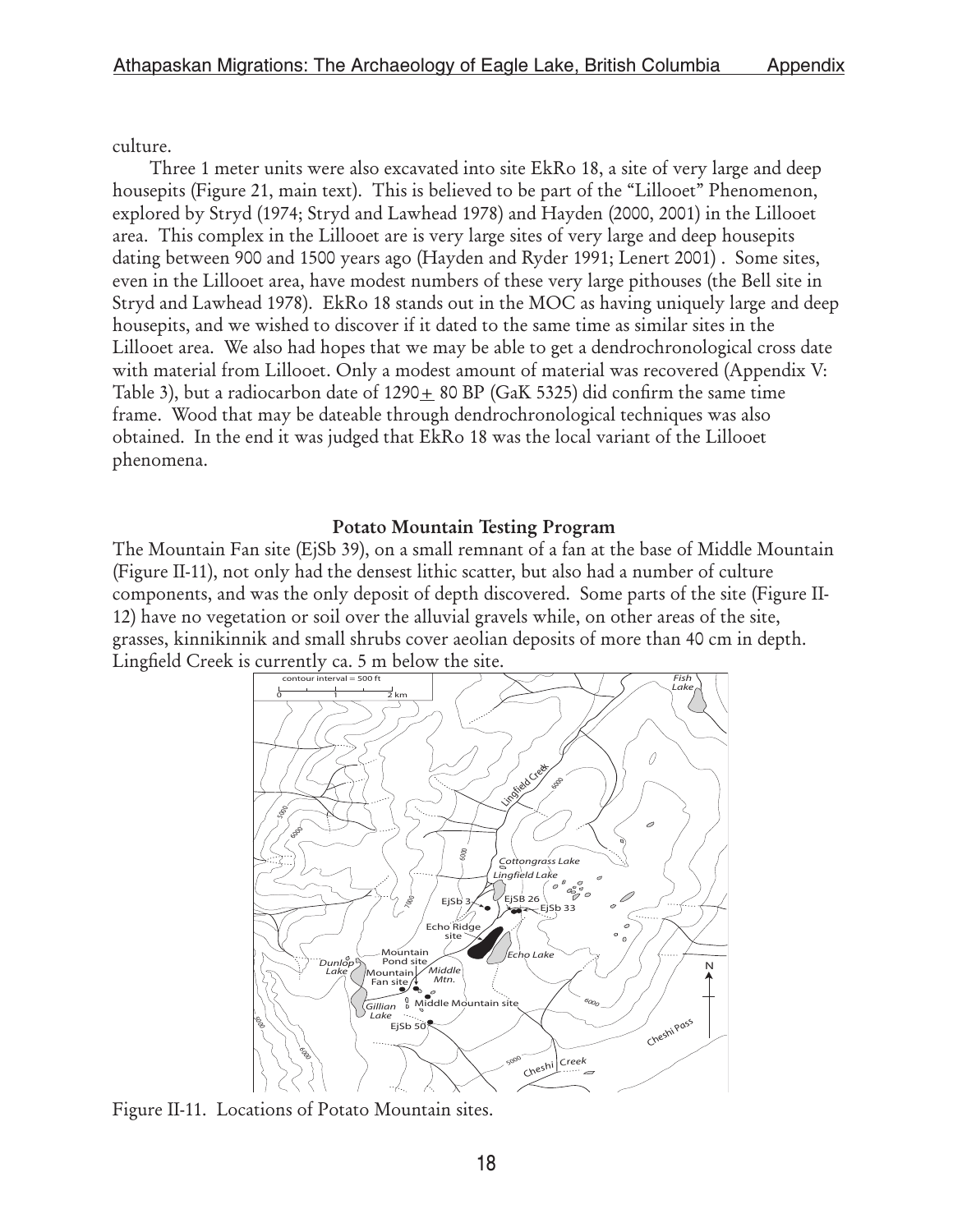

Figure II-12. The Mountain Fan Site (P8-3, EjSb 39).

Five units were excavated at the site. Two 50 cm X 50 cm test units were initially dug at the site to test the depth of the cultural deposits and check the artifact density. These tests revealed three cultural horizons but a generally low artifact density. Since it is the only known stratified site in the study area and since each cultural horizon contained large quantities of charcoal, two additional 1 m X 1 m units were excavated where the soil deposition was greatest. Radiocarbon samples from the two lowest layers produced dates of Figure II-12. The Mountain Fan Site (P8-3, EjSb 39).<br>
Figure II-12. The Mountain Fan Site (P8-3, EjSb 39).<br>
Figure II-12. The Mountain Fan Site (P8-3, EjSb 39).<br>
Figure II-12. The Mountain Fan Site (P8-3, EjSb 39).<br>
Five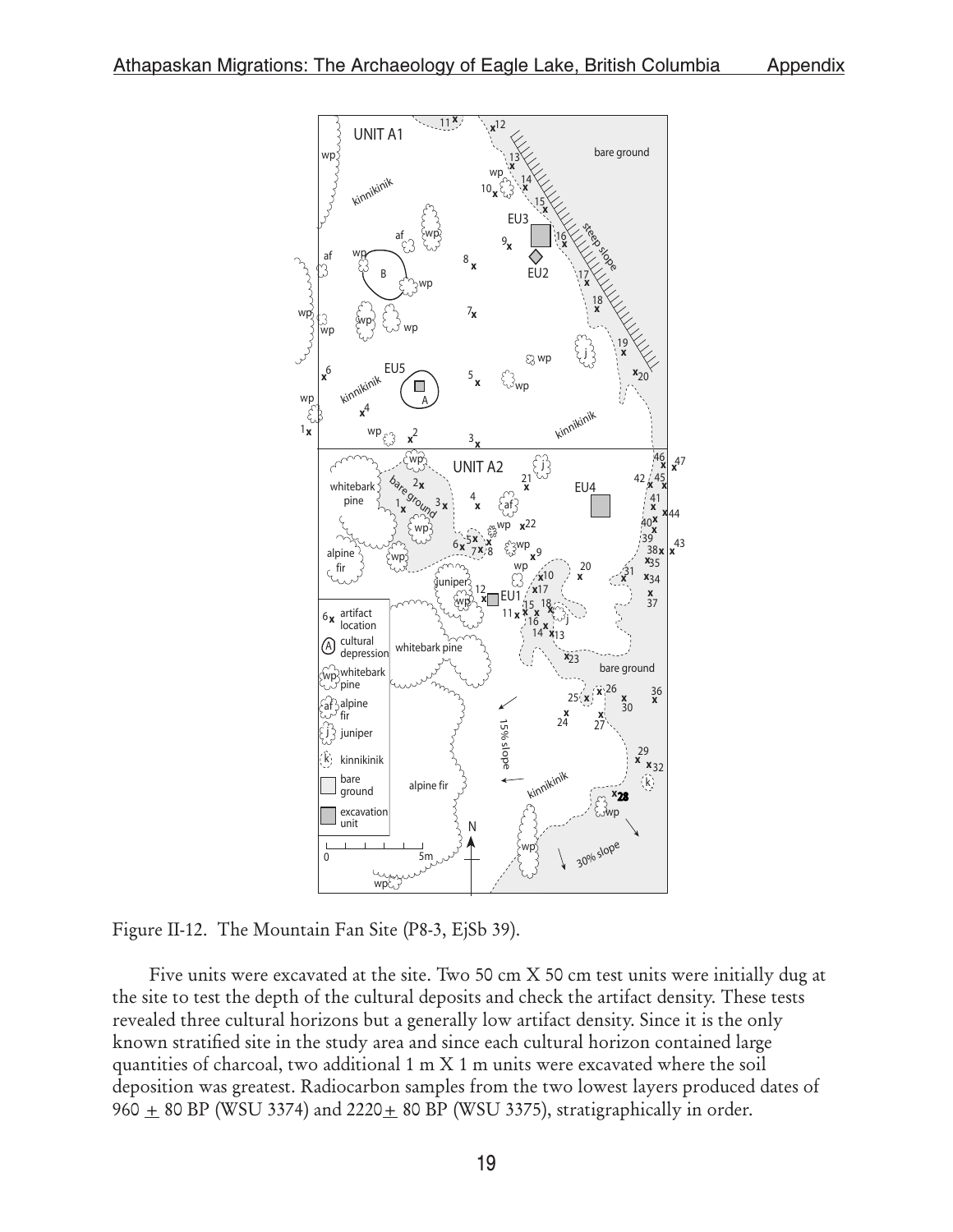An additional 50 cm X 50 cm unit was also placed in the center of one of the small depressions on the site which confirmed its identification as a roasting pit. This roasting pit has an accumulation of 27 cm of firecracked rock and charcoal in the center indicating a relatively deep initial pit and the charcoal produced a date of  $1680+90$  BP (WSU 3380). On the surface it appeared to be a shallow, moderately sized pit with an inner rim diameter of 100 cm and a rim crest to rim crest diameter of 240 cm. Evidence indicates that the pit was lined on the bottom with a rock pavement and the cooking fire constructed in the pit rather than outside.

A total of 426 items were catalogued from the Mountain Fan site: 397 flakes and 27 retouched lithic artifacts; 221 flakes and 20 of the tools from the surface. No points were found at the site, and most (23) of the retouched artifacts were unifacial. The relatively high frequency (6.3%) of retouched artifacts and non-basalt artifacts (6/27) and lack of evidence of primary lithic reduction (only 2 flakes had any cortex) indicate that curated tools were common.

### The Mountain Pond Site

This site (EjSb 54 or P8-1 or 84-14, Part 6) is on a mid-slope bench on the west side of Middle Mountain overlooking Lingfield Creek, the Mountain Fan site, and a large, open area to the west (Figure II-11). It is in a Parkland environment with an open area of grassy meadow fringed with stunted alpine fir on the west. A small, shallow melt-water pond is located 23 m to the east. The site consists of a lithic scatter and 18 cultural depressions representing both cache and roasting pits (Figure II-13).



Figure II-13. The Mountain Pond Site (P8-1, EjSb 54).

It is in the area traditionally used by the Redstone band during the historic period and, in fact, a few tin cans were collected from the site indicating a recent occupation. Two 50 cm X 50 cm units were excavated at the site to test the depth of cultural deposits and artifact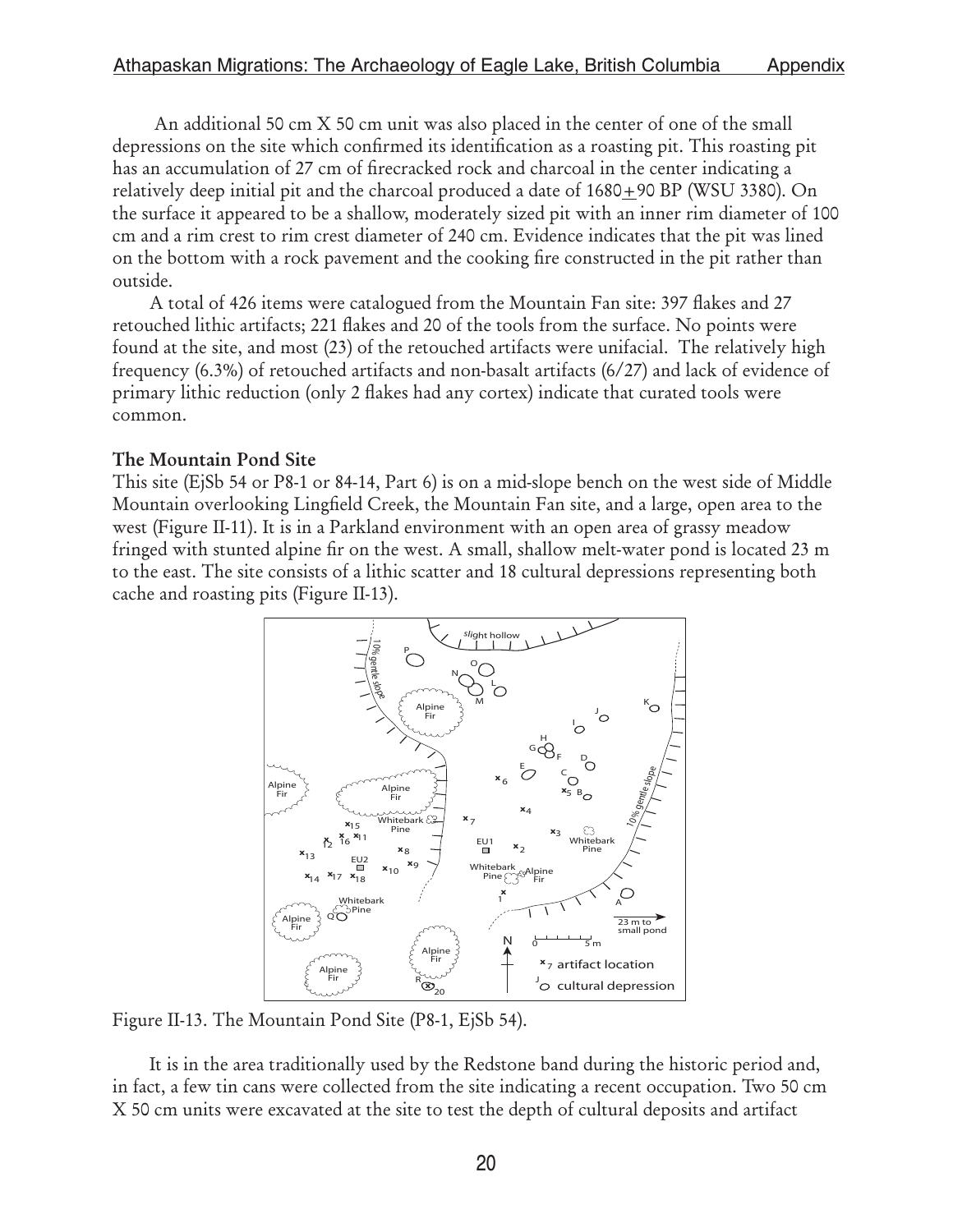densities. These revealed a low artifact density and a thin (ca. 3 cm) cultural deposit over sterile aeolian silts.

Only 317 lithics were recovered from the site. There is little evidence of primary reduction at the site. Only four retouched artifacts and no points were recovered.

### Middle Mountain

This site (EjSb 52 or 84-14, Part 4), located at an elevation of 1920 m (6320 ft) is near the top of Middle Mountain at the south end of the Potato Mountain Range (Figure II-11). A large lithic scatter and 12 cache pits were found at the site. The site is in a parkland (alpinesubalpine ecotone) environment consisting of an open area bordered on the north and south by small clusters of stunted alpine fir. In some places the surface is bare of vegetation with weathered bedrock exposed, while in other spots grasses or kinnikinnik are established. There is a small melt-water pond ca. 30 m to the northeast and a good overview of alpine and parkland areas to the south.

Ethnoarchaeological evidence indicates that this area was traditionally used by the Redstone band as well. They camped on Middle Mountain during the late summer while they collected and processed mountain potatoes, hunted and processed deer, and participated in an Indian-only rodeo near Lingfield Lake. An historic camp is present at the south end of the Middle Mountain site with a hearth, possible drying rack, tin cans, and glass.



Figure II-14. The Middle Mountain Site (EjSb 52).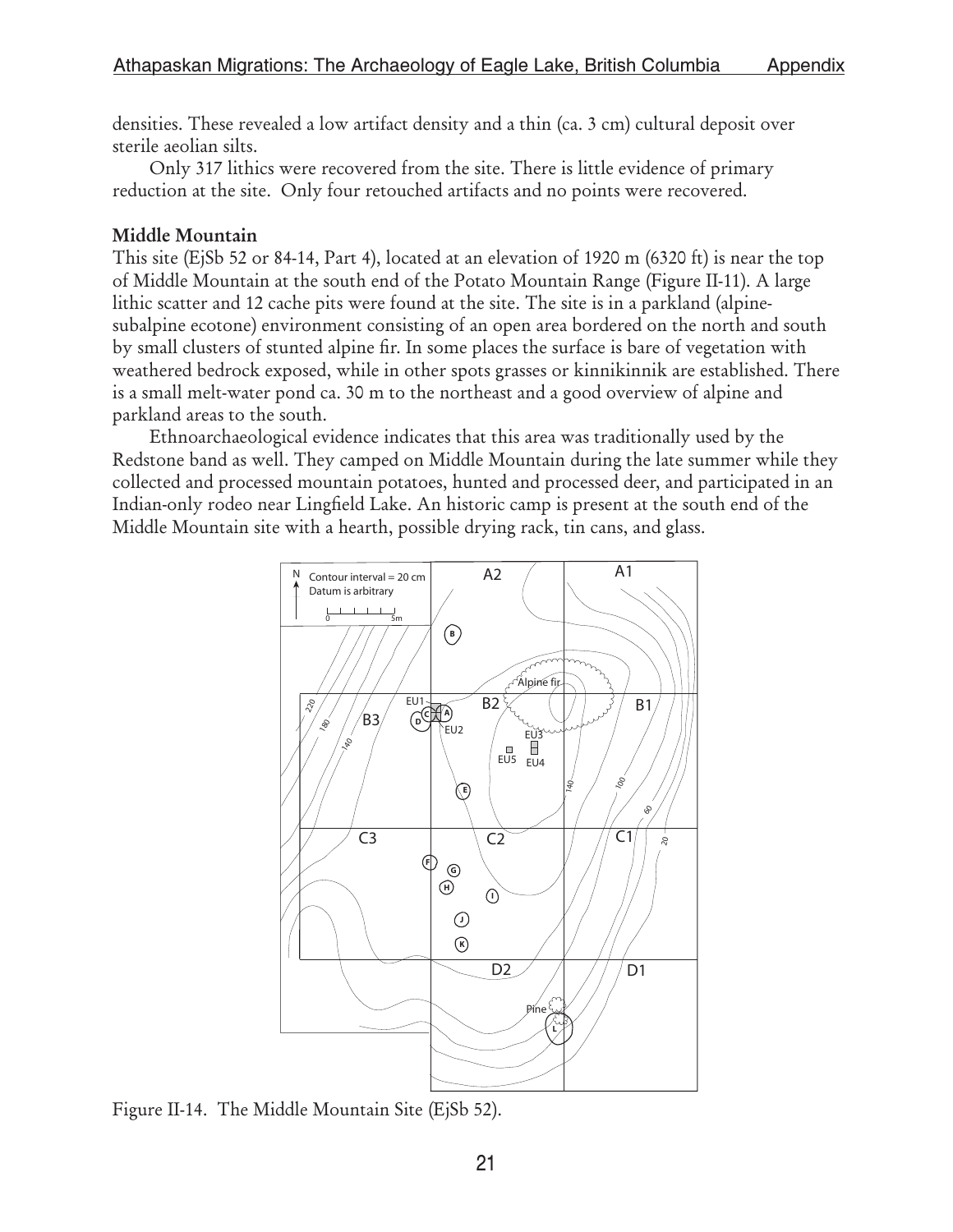In addition to being mapped and surface collected (Figure II-14) five units were excavated on this approximately 27 m X 42 m site. Two adjoining 75 cm X 75 cm units bisected a cache pit, and two adjoining 50 cm X 50 cm units were placed where surface lithic concentrations were high. An additional 1 m X 1 m unit was excavated in a spot with a heavy grass cover. All units revealed ca. 10 cm of cultural deposit underlain by bedrock or glacial till. No charcoal for radiocarbon dating was recovered. A single cache pit (Feature A) was excavated at the site with a 75 cm X 150 cm unit which bisected the pit. No artifacts, firecracked rock, or useful charcoal samples were recovered. Excavations confirmed surfacial impressions of a small, shallow pit. The inner rim diameter is only 70 cm and the depth from the rim crest to the bottom of the pit is only 14 cm.

A total of 1013 items were catalogued from the site including 154 historic artifacts (primarily glass fragments). There is little evidence of primary reduction at the site. Forty-six (5.4%) are retouched artifacts, with a predominance of unifaces (35). The relatively high frequencies of retouched artifacts and non-basalt artifacts indicates high use of curated tools. Four points or point bases were found, all corner- or side-notched points (Figure II-15, l-o) indicating Kamloops horizon (1200 - 1000 B.P.) and Plateau horizon (2400 - 1200 B.P.) occupations.



Figure II-15. Potato Mountain Artifacts.

## Other Tested Roasting Pits

P2-3 (EjSb 26) is a 'B' site, a member of a class of sites within the forest fringe that typically had only one or two roasting pits in contrast to sites in more open areas which typically had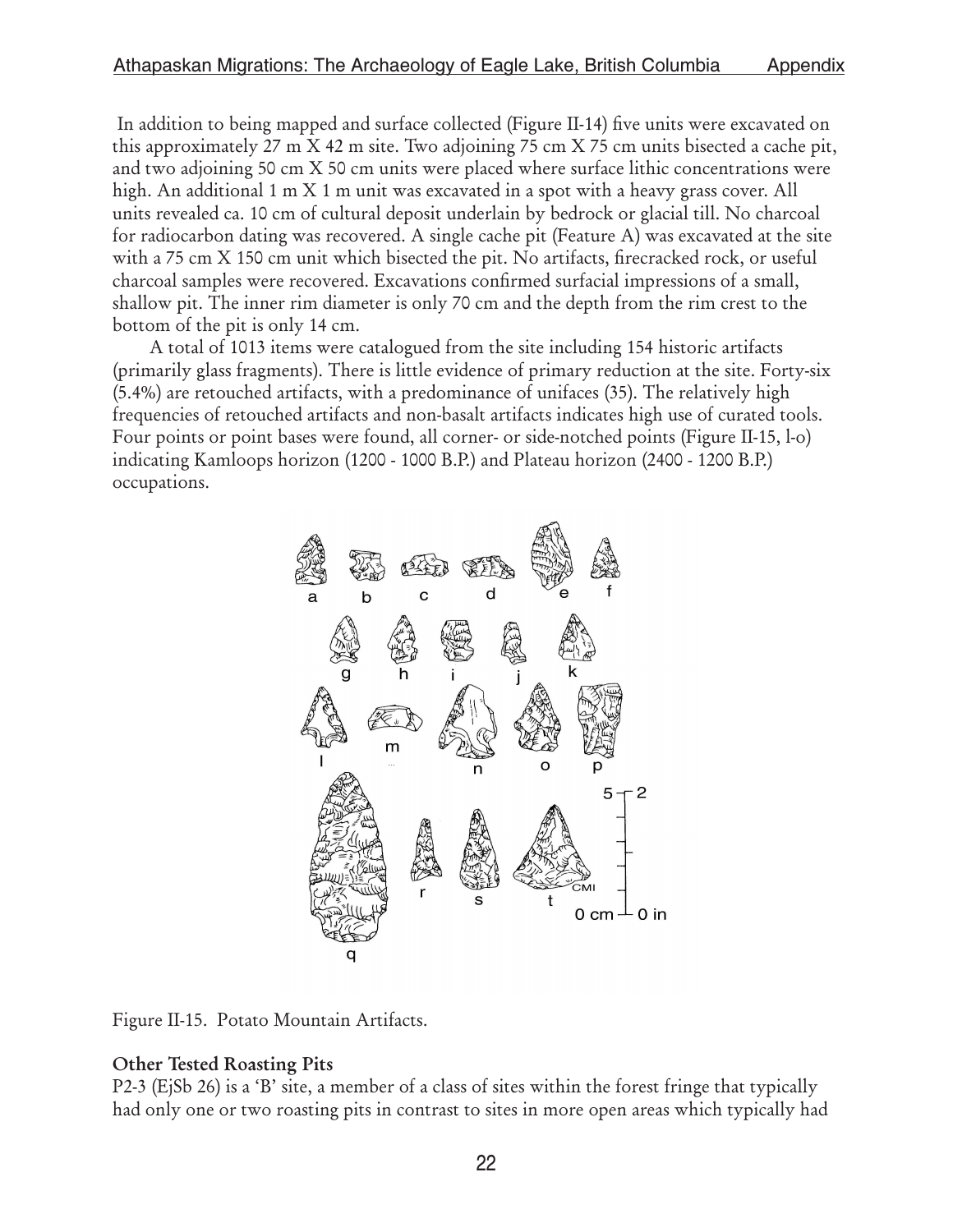more roasting pits and included cache pits. Two of the 'B' sites were tested in 1985. P2-3 site is located in the forest ca. 50 m above the open slope to the east of Lingfield Lake (Figure II-11) on a small bench above the high, steep bank of a small unnamed stream. The site consists of two large roasting pits.

Roasting pit A was tested with a 75 cm X 100 cm unit which extended from the center of the pit to the rim crest. The excavation was done in natural layers and all material screened with 1/4 inch mesh. Although no artifacts were recovered, numerous radiocarbon samples were collected, one of which produced a date of 450 +/- 70 B.P. (WSU 3376).

Prior to excavation the pit appeared to be a large (140 cm inner rim) pit but relatively shallow in comparison (27 cm) to its width. Excavation confirmed this impression and revealed a high concentration of firecracked rock (ca. 140 lbs or 57 kg) in the unit. Reuse of the pit after initial abandonment is indicated in the rim profile by the presence of a sterile, light-coloured rim underlain by a thick layer of soil with substantial fire-cracked rock and charcoal.

P2-9 (EjSb 33) is also a type 'B' site located ca. 65 m further up slope from P2-3 (EjSb 26). It also is next to the same small stream and consists of only two large roasting pits. Feature A was excavated in the same manner as Feature A at P2-3. No artifacts were found but one of many radiocarbon samples from the pit was dated to 615  $\pm$  80 BP (WSU 3373). At the ground surface the pit was very large (245 cm inner rim diameter) for Potato Mountain and relatively shallow (31 cm) for its size. A high concentration of firecracked rock (ca. 85 lbs or 39 kg) was found in the unit. A profile, similar to that found at the previous site (Figure II-16) indicates that this pit was also reused.



Figure II-16. Profile of Roasting Pit A at P2-9 (EjSb 33).

 Echo Ridge (EjSb 12 or P6-1) is a very large site with 342 cultural depressions recorded within the quadrat and many more observed outside, a definite type 'A' site. These depressions are on top of a Parkland Ridge which runs parallel to the west shore of Echo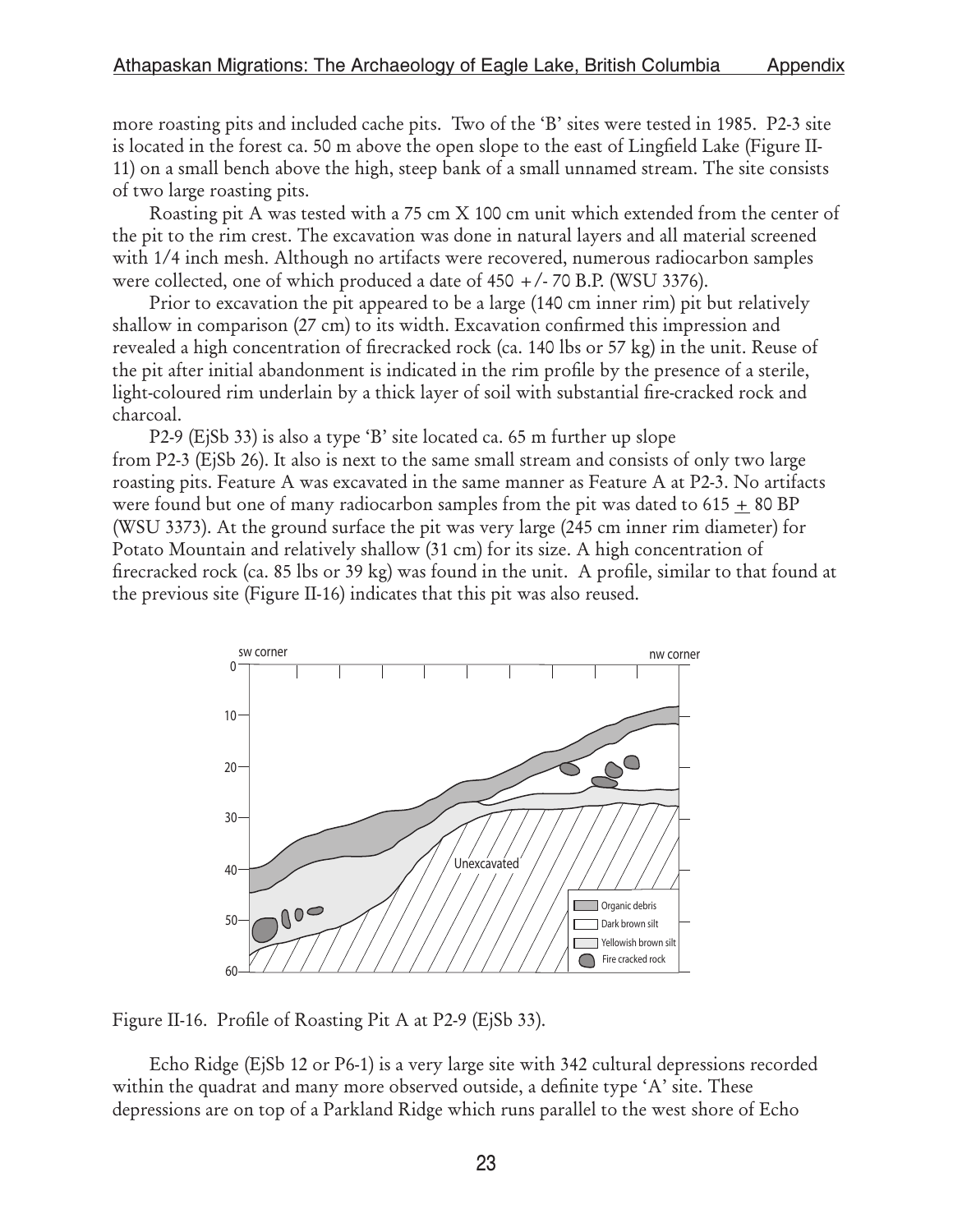Lake (Figure II-11).

Three roasting pits and one cache pit were tested at this site. All four pits were excavated in the same way as with the previous two sites. No artifacts were found. Radiocarbon samples were removed from two of the roasting pits providing dates of 1710  $\pm$  90 BP (WSU 3372) and 1910  $\pm$  50 BP (WSU 3381). However, there was not enough charcoal in the other two pits for an adequate sample. Nevertheless, the third roasting pit was also dated with a charcoal sample from a pile of firecracked rock and charcoal adjacent to and, presumably, cleaned from the roasting pit. This date of 100  $\pm$  60 BP (WSU 3378) suggests a recent use for the pit which is in keeping with the shallow soil deposition in the depression. However, it is possible that the charcoal may date a natural forest fire since it was not deeply buried.

The shape and content of the three excavated roasting pits varied considerably. One pit had very little firecracked rock (ca. 30 lbs or 14 kg) and only small flecks of charcoal but was the one with a large concentration of firecracked rock and charcoal beside the pit. The second pit had moderate quantities of firecracked rock (50 lbs or 23 kg) and charcoal (enough to date) but the rock was generally small in size. The third pit contained large quantities of firecracked rock (143 lbs or 69 kg) and charcoal with many very large rocks.

The cache pit at the site contained no charcoal or firecracked rock and only had 13 cm of deposits at the center of the pit. This evidence suggests a relatively recent use of the pit. No firecracked rock was found nearby to indicate its possible use as a roasting pit. Upon excavation, this cache pit was found to have uneroded walls and nearly vertical sides with a rounded bottom, in marked contrast with the more hemispheric shape of most roasting pits.

Radiocarbon dates from six of the roasting pits tested provided dates ranging from 100  $\pm$ 60 BP (WSU 3378) to 1910  $\pm$  50 BP (WSU 3381). The high density of sites and pit features agrees with the Chilcotin accounts of the importance of this area. If we extrapolate from our sample to our sampling frame we arrive at a point estimate of about 400 sites, with about 770 roasting pits and 2400 cache pits for the south end of the Potato Mountain alpine zones. Moreover, excavation indicates substantial reuse of the roasting pits, suggesting that this pit estimate is a low estimate for number of root roasting episodes. These large numbers of sites and features, together with the radiocarbon dates indicating that the excavated roasting pits were only in use during the last 2,000 years, point towards a substantial number of people using the area at any one time.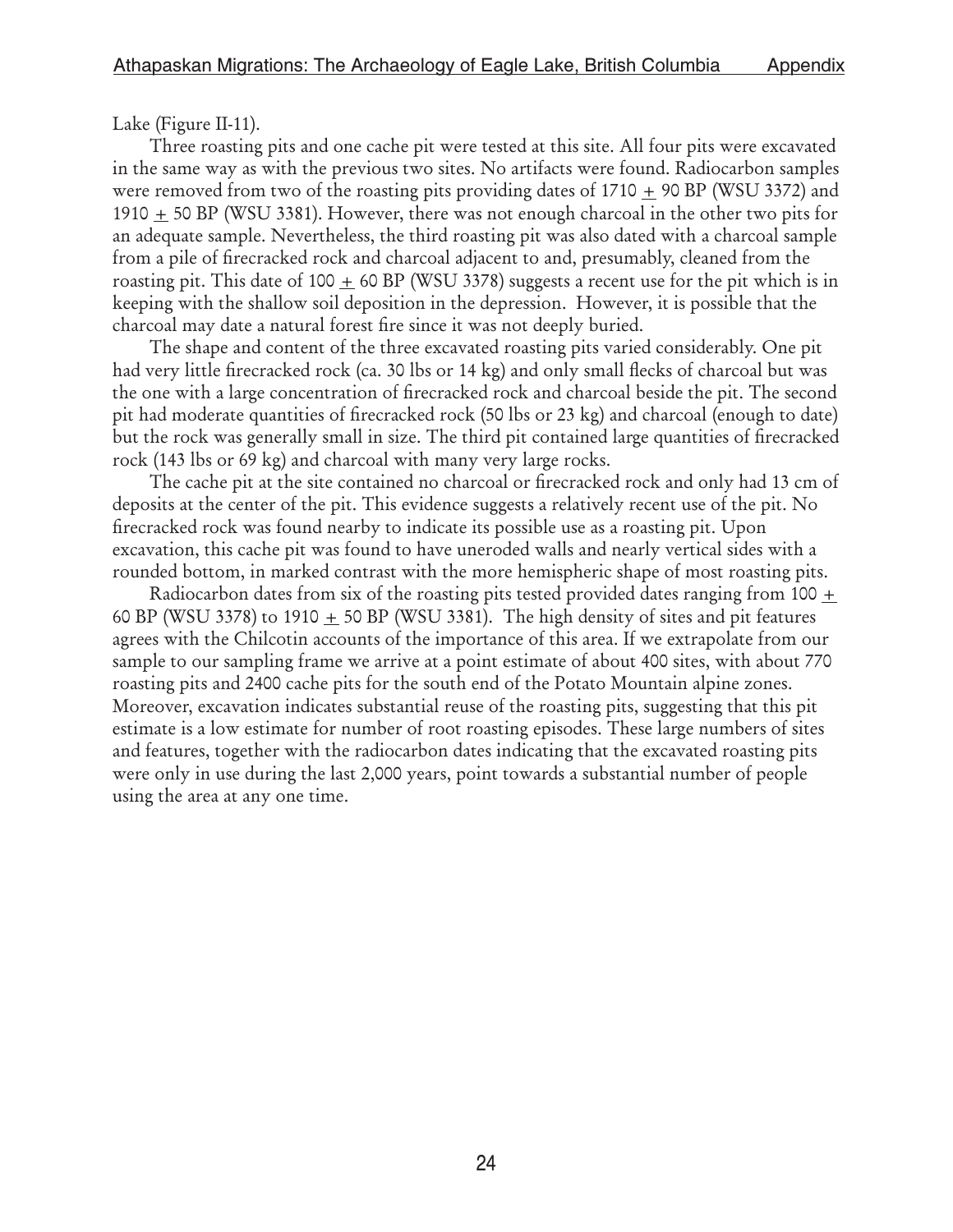## References cited in Appendix II

Alexander, Diana and R.G. Matson

1987 Report on the Potato Mountain Archaeological Project (1985). Report prepared for the Heritage Conservation Branch of B.C. (Permit No. 1985-11), Victoria.

Alexander, Diana, Robert Tyhurst, R.G. Matson, and Linda Burnard

1985 A Preliminary Ethnoarchaeological Investigation of the Potato Mountain Range and the Eagle Lake Area. Report prepared for the Heritage Conservation Branch of B.C. (Permit No. 1984-14), Victoria.

Hayden, Brian (Editor)

2000 The Ancient Past of Keatley Creek. Volume 1: Taphonomy. Archaeology Press, Simon Fraser University, Burnaby.

### (Editor)

2001 The Ancient Past of Keatley Creek. Volume 1I: Social Economic Interpretation. Archaeology Press, Simon Fraser University, Burnaby.

Hayden, Brian and June M. Ryder

1991 Prehistoric Cultural Collapse in the Lillooet Area. American Antiquity 56(1):50-65.

Klassen, Michael A.

2002 Chilko Lake Housepit Site (EjSa 11): Archaeological Investigations 2001 (Permit 2001-251). Heritage Resource Centre, Ministry of Community, Aboriginal & Women's Services, Victoria.

Klassen, Michael and Amber Ridington

1998 Chilko River Archaeological Inventory Sample Study: Phase I (1997). Report under Permit 1997-214, Archaeology Branch, Ministry of Small Business, Tourism and Culture, Victoria.

Lenert, Michael

2001Calibrated Radiocarbon Dates and Culture Change: Implications for Socio-Complexity in the Mid-Fraser Region, British Columbia. Northwest Anthropological Research Notes 35(2):211-228.

Magne, M. and R.G. Matson

1982 Identification of "Salish" and "Athapaskan" side-notched projectile points from the Interior Plateau of British Columbia. In Approaches to Algonquian Archaeology, edited by M. Hanna and B. Kooyman, pp. 57-79. The University of Calgary Archaeological Association, Calgary.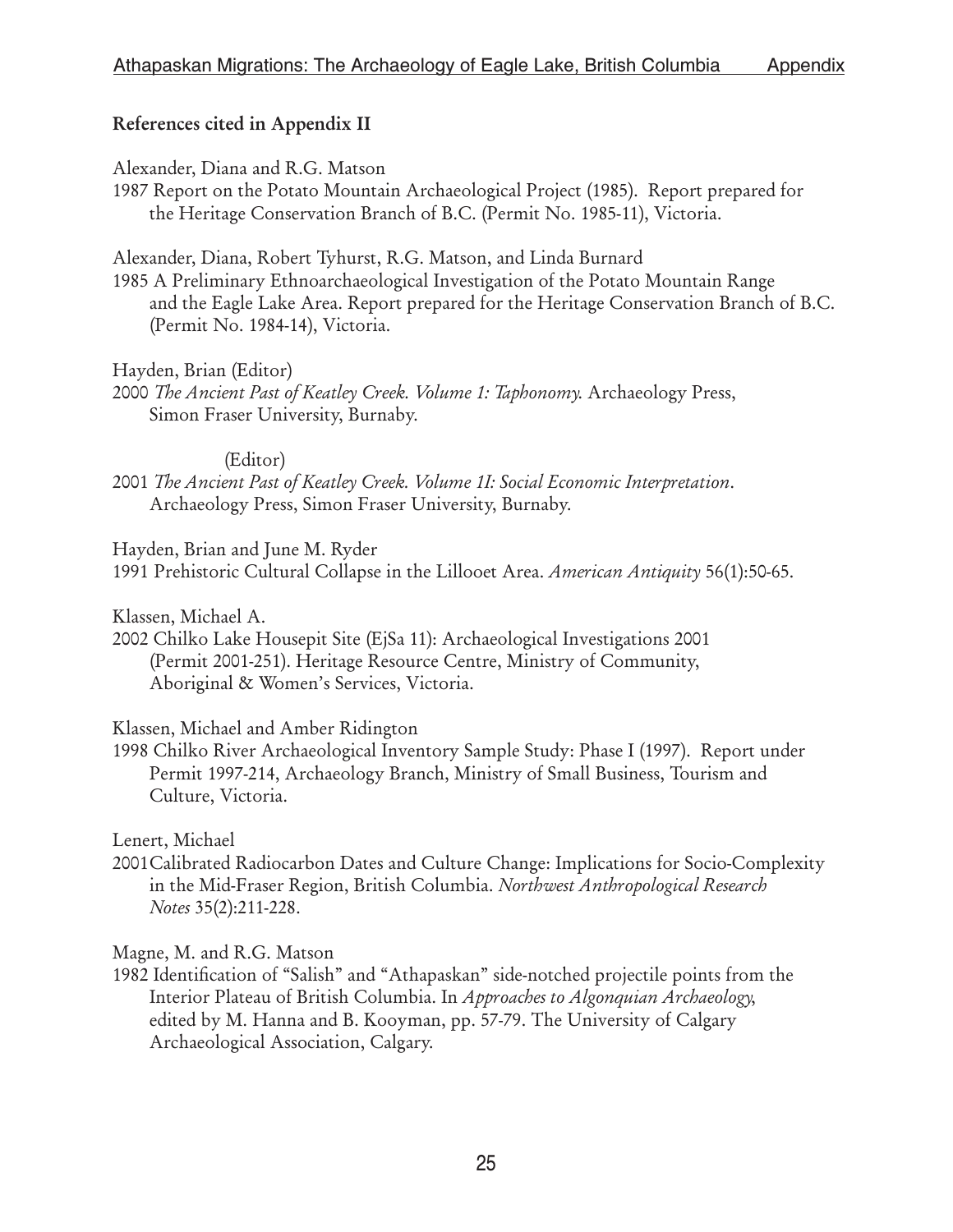1987 Projectile Point and Lithic Assemblage Ethnicity in Interior British Columbia. In Ethnicity and Culture, edited by RéginaldAuger, Margaret Glass, Scott MacEachern, and Peter McCartney, pp. 227 -242. The University of Calgary Archaeological Association, Calgary.

Matson, R.G., L. Ham and D. Bunyan

1984 Prehistoric settlement patterns at the Mouth of the Chilcotin River, B.C. Report to Heritage Conservation Branch, Victoria. Laboratory of Archaeology, University of British Columbia, Vancouver.

Matson, R.G. and Martin P.R. Magne

2004 Identifying Athapaskans at Eagle Lake, British Columbia. In Ancient and Historic Lifeways in North America's Rocky Mountains, Proceedings of the 2003 Rocky Mountain Anthropological Conference, Estes Park, Colorado, pp. 23 - 37. Edited by Robert H. Brunswig and William B. Butler. Department of Anthropology, University of Northern Colorado, Greeley, Colorado.

Matson, R. G., Martin P. R. Magne, Deanna Ludowicz and D. L. Pokotylo

1980 The Eagle Lake Project: Report on the 1979 Season. Report to Heritage Conservation Branch, Victoria,. Laboratory of Archaeology, University of British Columbia, Vancouver.

Mohs, Gordon

1973 EkRo 48, A Preliminary Site Report. MS on file, Reading Room, Laboratory of Archaeology, University of British Columbia, Vancouver.

Richards, Thomas H. and Michael K. Rousseau

1987 Late Prehistoric Cultural Horizons on the Canadian Plateau. Dept. of Archaeology Publication No. 16, Simon Fraser University, Burnaby.

Ridington, Amber and Michael Klassen

1998 Archaeological Site EjSa-11, Chilko River, B.C. Archaeological Impact Assessment. Report on Permit 1997-266, Archaeology Branch, Ministry of Community, Aboriginal & Women's Services, Victoria.

#### Stryd, Arnoud

1974 Lillooet Archaeological Project: 1974 Field Season. Cariboo College Papers in Archaeology no. 1. Kamloops.

Stryd, Arnoud and Stephen Lawhead

1978 Reports of the Lillooet Archaeological Project Number 1. Introduction and setting. National Museum of Man Mercury Series, Archaeological Survey of Canada 73, Ottawa.